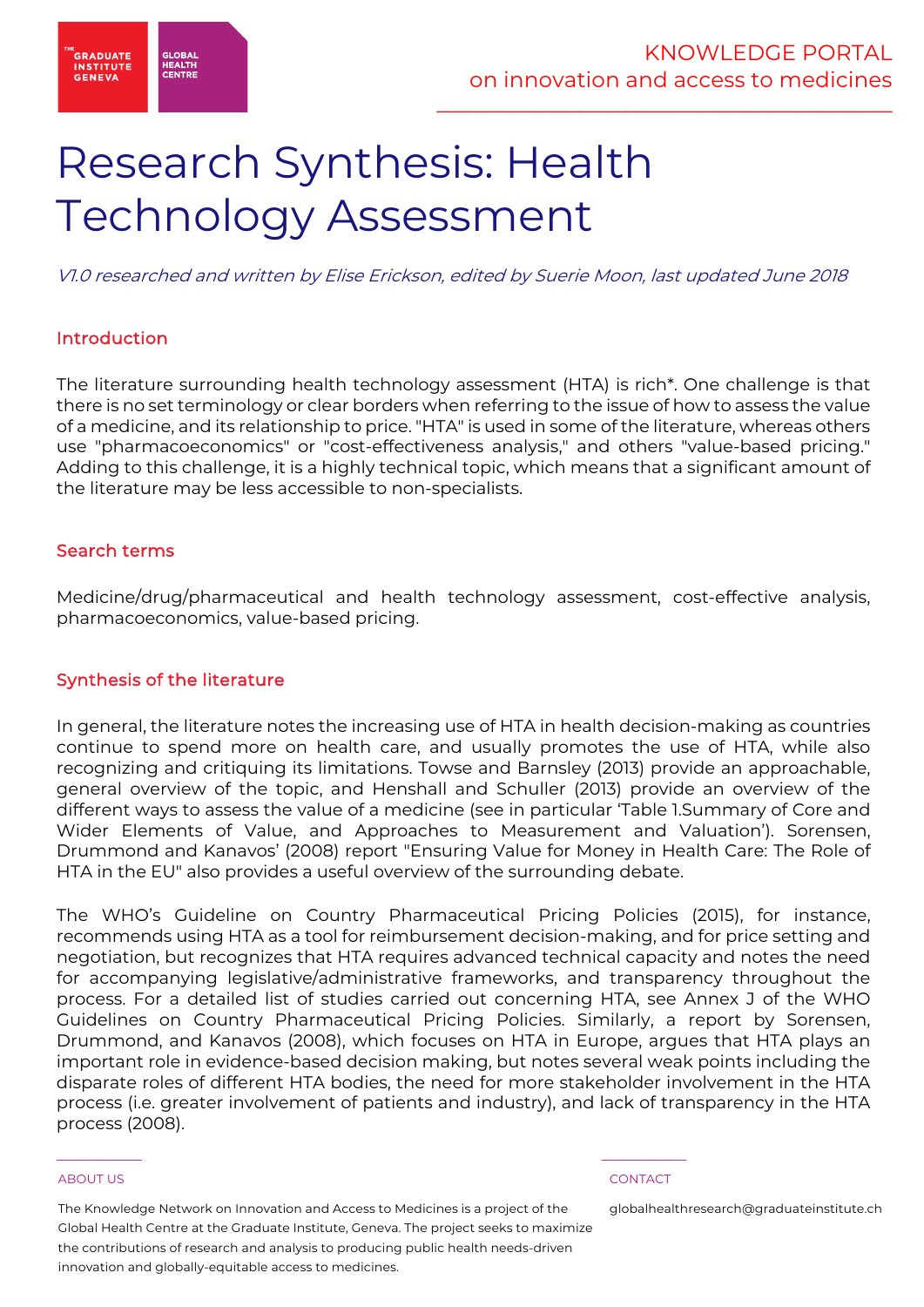

Much of the discussion focuses on how best to calculate value (i.e. which factors should and should not be included), how to operationalize value-based pricing (VBP), and how to use it in health decision-making (World Health Organization (WHO) 2015; Sussex, Towse, and Devlin 2013). Most studies look at HTA as an independent tool, rather than comparing it to other pricing tools. One study, however, compares HTA with reference pricing and found that HTA is superior (in that it is more nuanced), but it also noted the high cost of carrying out HTAs (Drummond et al. 2010).

Most of the studies focus on high income countries (Drummond et al. 2010). There are countryspecific papers for the UK (NICE), Canada, Australia, Sweden, US, and Germany, among others; and some papers that compare processes across countries (Henry, Hill, and Harris 2005). There exist a handful of studies analyzing HTA agencies in particular, including in Europe, the UK, Australia, and many in Canada. While some studies introduce and describe the various agencies (e.g. Canada (Lefebvre, Lafeuille, and Tiggelaar 2017; Menon and Stafinski 2009; Paris and Belloni 2014), and Australia (Hailey 2009)), others examine more specific aspects of the agencies. In Canada, the Common Drug Review (CDR) was introduced in 2003 in place of the 18 separate review processes that previously existed ("CADTH Common Drug Review (CDR)," n.d.).

When examining the extent to which the listing decisions align with HTA body recommendations, Allen et al. (2016) found "moderate to substantial agreement" between the provincial listing decisions and the CDR. Comparing the quantity drug listings before and after the establishment of Canada's CDR, Gamble et al. (2011), find that fewer drugs were listed after the agency's creation, and that the time-to-listing fell in certain smaller Canadian provinces. A study commissioned by the Canadian Agency for Drugs and Technologies in Health examined how patient perspectives were assimilated into Common Drug Review (CDR) assessment reports and recommendations, finding that patient views were used to situate assessments and to interpret the evidence (Berglas et al. 2016). The study also stresses the importance of taking both the recovery process and health sustainability into account when assessing a drug. McCormick, Berescu, and Tadros (2018) examined recommendations for orphan drugs in Canada specifically, finding that positive recommendations have increased over time, usually conditional on a drop in price. In the UK context, a study by Dakin et al. (2015) suggests that NICE decision-making and thresholds for rejection had not changed significantly over time. When examining the extent to which NICE guidance is implemented, Sheldon et al. (2004) find that implementation varied depending on several factors including strong professional support, a clear evidence base, and no increase in cost. Looking at Sweden, a study of the Pharmaceutical Benefits Board (LFN)'s priority-setting procedure suggests that an accountable and reasonable procedure can bring about priority-setting that is "generally perceived as fair and legitimate by the major stakeholders and may increase social learning in terms of accepting the necessity of priority setting in health care" (Jansson 2007).

There are significantly fewer analyses of HTA in LMICs. A study of middle-income countries use of HTA found that their use of HTA is increasing, but developing at an uneven speed (Oortwijn, Mathijssen, and Banta 2010). Sivalal (2009) describe how Malaysia's HTA agency has increased in terms of both size and resources since its creation in 1995, but note major challenges with regards to sustainability, including: a sufficient level of trained staff and appropriate awareness around the function and value of the agency. Previously, Sivalal (1998) describe an HTA training course in Malaysia shortly after its agency was created. The authors suggest this could be a useful

### ABOUT US CONTACT AND A RESERVE AND LODGED AT A RESERVE AND LODGED AT A RESERVE AND LODGED AT A RESERVE AND LODGED AT A RESERVE AND LODGED AT A RESERVE AND LODGED AT A RESERVE AND LODGED AT A RESERVE AND LODGED AT A RESERVE

The Knowledge Network on Innovation and Access to Medicines is a project of the Global Health Centre at the Graduate Institute, Geneva. The project seeks to maximize the contributions of research and analysis to producing public health needs-driven innovation and globally-equitable access to medicines.

\_\_\_\_\_\_\_\_\_\_\_ \_\_\_\_\_\_\_\_\_\_\_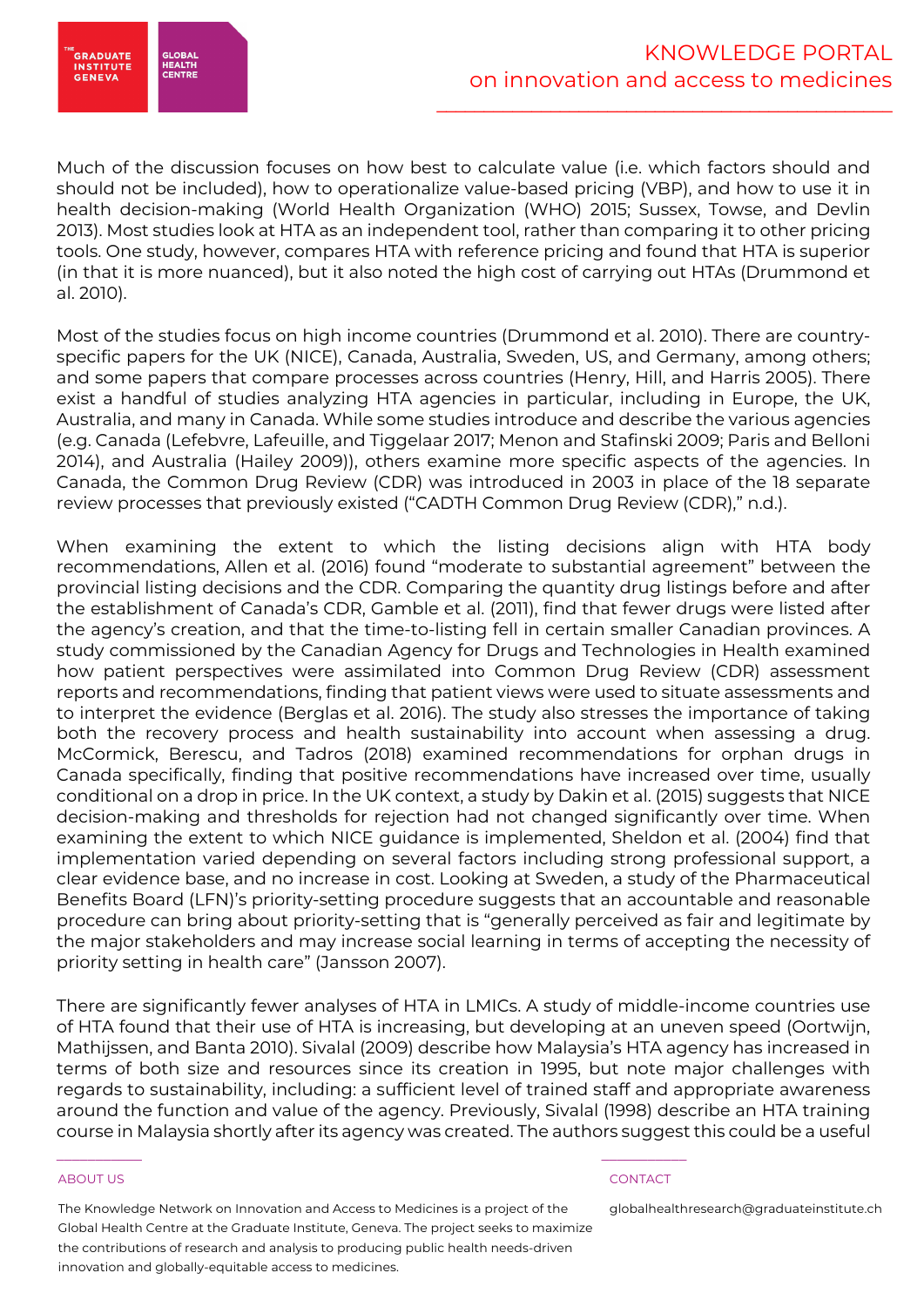

resource for others designing HTA training courses in developing countries. Teerawattananon et al. (2009) describe the various factors that contributed to the development of HTA in Thailand, including studies on the poor distribution of health technologies, followed by an economic recession and the implementation of a universal health coverage plan.

Other studies compare HTA agencies across countries. For instance, a study comparing the value- added assessments (those that go beyond the HTA economic or clinical benefit assessment) between European countries found a number of similarities and differences with regards to the practices of value-assessment, and argued for greater transparency in the valueassessment criteria to enhance resource allocation and therefore societal welfare (Angelis, Lange, and Kanavos 2018). In fact, concerns over transparency in these processes was a reoccurring theme in the literature (Hailey 2009). Clement et al. (2009) compare how effectiveness and cost-effectiveness are used in Canada's CDR, the UK's NICE, and Australia's PBAC. They conclude that the listing decisions varied between the agencies—which is unsurprising considering that the agencies have different mandates and processes. In fact, the authors suggest that the differences in decisions are mostly driven by differences in processes and risk attitudes, rather than the interpretation of clinical or economic evidence. McMahon, Morgan, and Mitton (2006) highlighted various considerations for Canada's CDR (just after CDR was created) based on lessons learned from the UK's NICE.

# Research gaps

- More studies analyzing use or feasibility of HTA in low- or middle-income countries
- Analyses of HTA as an input to medicines pricing and incentive for innovation

# Cited papers with abstracts

Allen, Nicola, Stuart R. Walker, Lawrence Liberti, Chander Sehgal, and M. Sam Salek. 2016. "Evaluating Alignment between Canadian Common Drug Review Reimbursement Recommendations and Provincial Drug Plan Listing Decisions: An Exploratory Study." CMAJ Open 4 (4): E674–78. https://doi.org/10.9778/cmajo.20160006.

Abstract: Background: The CADTH Common Drug Review was established in 2002 to prepare national health technology assessment reports to guide listing decisions for 18 participating drug plans. The aim of this study was to compare the nonmandatory recommendations from the Common Drug Review in Canada with the listing decisions of provincial payers to determine alignment.

Methods: We identified the recommendations issued by the Common Drug Review from Jan. 1, 2009, to Jan. 1, 2015, and compared these with the listing decisions of 3 provincial public payers (Alberta, British Columbia and Ontario) that participate in the Common Drug Review and the recommendations from Quebec.

Results: We identified 174 medicine-indication pairs in CADTH Common Drug Review reports issued from Jan. 1, 2009, to Jan. 1, 2015; 110 of these met the inclusion criterion. Among the 110

### ABOUT US CONTACT AND A RESERVE AND LODGED AT A RESERVE AND LODGED AT A RESERVE AND LODGED AT A RESERVE AND LODGED AT A RESERVE AND LODGED AT A RESERVE AND LODGED AT A RESERVE AND LODGED AT A RESERVE AND LODGED AT A RESERVE

The Knowledge Network on Innovation and Access to Medicines is a project of the Global Health Centre at the Graduate Institute, Geneva. The project seeks to maximize the contributions of research and analysis to producing public health needs-driven innovation and globally-equitable access to medicines.

\_\_\_\_\_\_\_\_\_\_\_ \_\_\_\_\_\_\_\_\_\_\_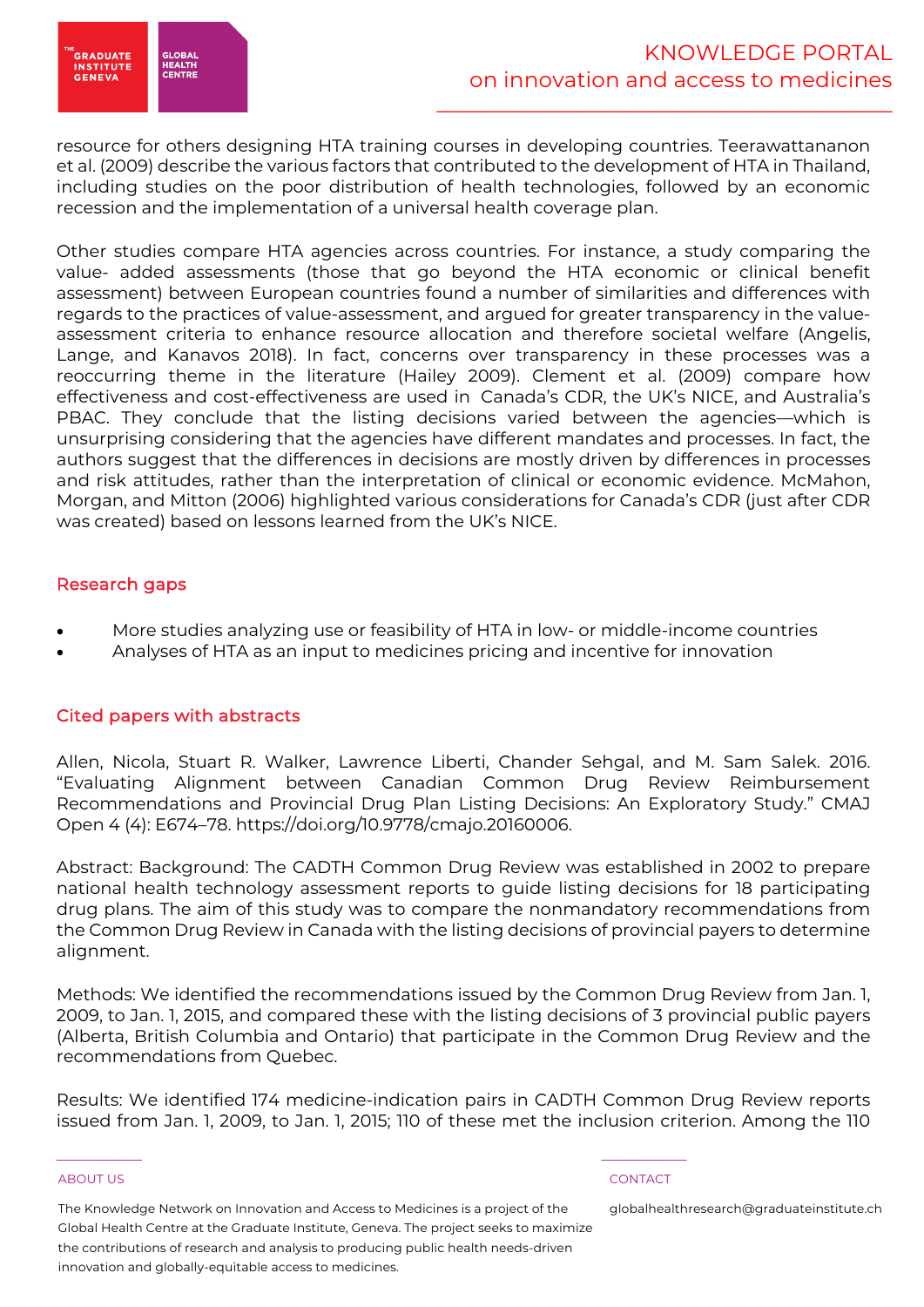

medicine- indication pairs, listing decisions were available for 95 in Alberta, 102 in Quebec, 104 in Ontario and 106 in BC. There was moderate to substantial agreement between provincial listing decisions and Common Drug Review recommendations: 74.5% (κ = 0.47, 95% confidence interval [CI] 0.31-0.64) for Quebec, 78.8% ( $\kappa$  = 0.56, 95% CI 0.41-0.72) for Ontario, 78.9% ( $\kappa$  = 0.58, 95% CI 0.42-0.74) for Alberta and 81.1% (κ = 0.62, 95% CI 0.47-0.77) for BC.

Interpretation: Our study showed moderate to substantial agreement between Common Drug Review recommendations and provincial listing decisions. Future studies can build on this research by evaluating the concordance between Common Drug Review recommendations and listing decisions of all participating federal, provincial and territorial drug plans.

# Link: https://www.ncbi.nlm.nih.gov/pmc/articles/PMC5173476/

Angelis, Aris, Ansgar Lange, and Panos Kanavos. 2018. "Using Health Technology Assessment to Assess the Value of New Medicines: Results of a Systematic Review and Expert Consultation across Eight European Countries." The European Journal of Health Economics 19 (1): 123–52. https://doi.org/10.1007/s10198-017-0871-0.

Abstract: Background: Although health technology assessment (HTA) systems base their decision making process either on economic evaluations or comparative clinical benefit assessment, a central aim of recent approaches to value measurement, including value based assessment and pricing, points towards the incorporation of supplementary evidence and criteria that capture additional dimensions of value.

Objective: To study the practices, processes and policies of value-assessment for new medicines across eight European countries and the role of HTA beyond economic evaluation and clinical benefit assessment. Methods A systematic (peer review and grey) literature review was conducted using an analytical framework examining: (1) 'Responsibilities and structure of HTA agencies'; (2) 'Evidence and evaluation criteria considered in HTAs'; (3) 'Methods and techniques applied in HTAs'; and (4) 'Outcomes and implementation of HTAs'. Study countries were France, Germany, England, Sweden, Italy, Netherlands, Poland and Spain. Evidence from the literature was validated and updated through two rounds of feedback involving primary data collection from national experts.

Results: All countries assess similar types of evidence; however, the specific criteria/endpoints used, their level of provision and requirement, and the way they are incorporated (e.g. explicitly vs. implicitly) varies across countries, with their relative importance remaining generally unknown. Incorporation of additional 'social value judgements' (beyond clinical benefit assessment) and economic evaluation could help explain heterogeneity in coverage recommendations and decision- making.

Conclusion: More comprehensive and systematic assessment procedures characterised by increased transparency, in terms of selection of evaluation criteria, their importance and intensity of use, could lead to more rational evidence-based decision-making, possibly improving efficiency in resource allocation, while also raising public confidence and fairness.

Link: https://link.springer.com/article/10.1007%2Fs10198-017-0871-0

\_\_\_\_\_\_\_\_\_\_\_ \_\_\_\_\_\_\_\_\_\_\_

### ABOUT US CONTACT AND A RESERVE AND LODGED AT A RESERVE AND LODGED AT A RESERVE AND LODGED AT A RESERVE AND LODGED AT A RESERVE AND LODGED AT A RESERVE AND LODGED AT A RESERVE AND LODGED AT A RESERVE AND LODGED AT A RESERVE

The Knowledge Network on Innovation and Access to Medicines is a project of the Global Health Centre at the Graduate Institute, Geneva. The project seeks to maximize the contributions of research and analysis to producing public health needs-driven innovation and globally-equitable access to medicines.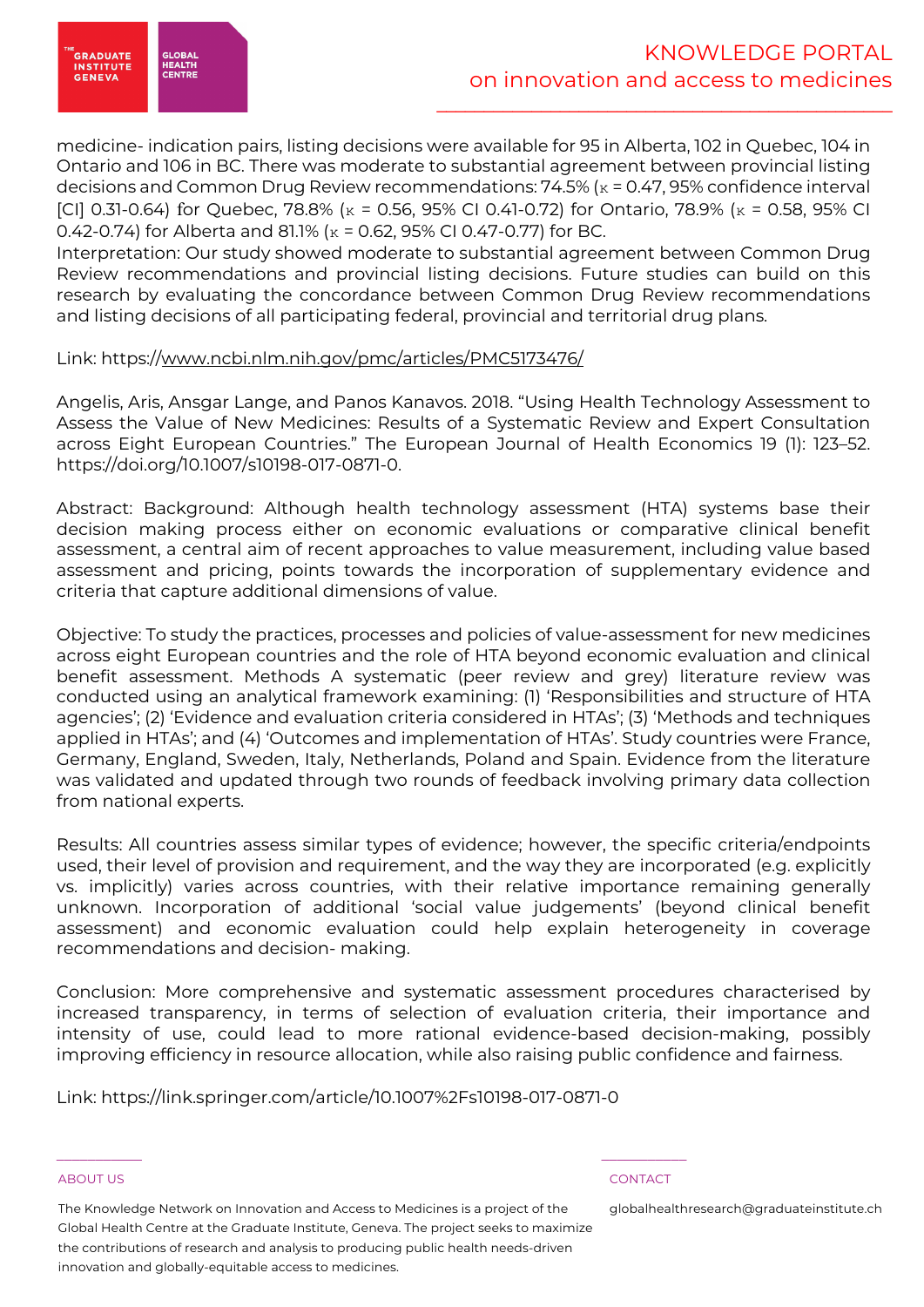

Berglas, Sarah, Lauren Jutai, Gail MacKean, and Laura Weeks. 2016. "Patients' Perspectives Can Be Integrated in Health Technology Assessments: An Exploratory Analysis of CADTH Common Drug Review." Research Involvement and Engagement 2 (June): 21. https://doi.org/10.1186/s40900-016- 0036-9.

Abstract: Background: Since 2010, Canadian patient groups have contributed to the CADTH Common Drug Review (CDR). CADTH conducts health technology assessments of new drugs to support publicly funded drug plans' reimbursement decisions. We explored whether, and how, patient insights were integrated into assessment reports and Recommendations by the CADTH Canadian Drug Expert Committee (CDEC).

Methods: We descriptively analyzed 30 consecutive assessments. One researcher identified a set of issues, insights, and desired treatment outcomes provided by patient groups for each included drug assessment. We tracked the presence of each identified patient insight in the relevant assessment protocol, in clinical trials as reported in the assessment, and in the CDEC Recommendations. Additionally, patient insights were categorized by topic and grouped into a three-tier framework to explore the observed juxtaposition between immediate treatment outcomes as seen in clinical trials and the insights from patients living with a chronic condition.

Results: In 30 drug assessments, 119 patient insights were identified. Of these insights, 89 were included in assessment protocols; 61 in reported clinical trial data; and 67 insights were reflected upon within the CDEC Recommendations. Patient insights within the first framework tier (health status achieved) were frequently included in all aspects of CDR assessments. Within the second tier (progress of recovery), although two-thirds of patient insights were included in protocols, only one- third was reflected in reported trial data or in CDEC Recommendations. Insights within the third tier, which address the long-term consequences of illness and treatment, were even less frequently addressed in all aspects of CDR assessments.

Conclusions: Patients' perspectives need not be "considered" in isolation. Patient insights are used by CADTH reviewers to frame an assessment and used by CDEC to interpret the evidence. As health technology assessments should address the indirect and unintended consequences of a technology, as well as its direct and intended effects, drug assessments should consider the progress of recovery and sustainability of health, in addition to survival and immediate health achieved.

Link: https://researchinvolvement.biomedcentral.com/articles/10.1186/s40900-016-0036-9?#Sec1

"CADTH Common Drug Review (CDR)." n.d. CADTH.ca. https://www.cadth.ca/about-cadth/whatwe- do/products-services/cdr.

Abstract: Not available

Link: https://www.cadth.ca/about-cadth/what-we-do/products-services/cdr

\_\_\_\_\_\_\_\_\_\_\_ \_\_\_\_\_\_\_\_\_\_\_

Clement, Fiona M., Anthony Harris, Jing Jing Li, Karen Yong, Karen M. Lee, and Braden J. Manns. 2009. "Using Effectiveness and Cost-Effectiveness to Make Drug Coverage Decisions: A

### ABOUT US CONTACT AND A RESERVE AND LODGED AT A RESERVE AND LODGED AT A RESERVE AND LODGED AT A RESERVE AND LODGED AT A RESERVE AND LODGED AT A RESERVE AND LODGED AT A RESERVE AND LODGED AT A RESERVE AND LODGED AT A RESERVE

The Knowledge Network on Innovation and Access to Medicines is a project of the Global Health Centre at the Graduate Institute, Geneva. The project seeks to maximize the contributions of research and analysis to producing public health needs-driven innovation and globally-equitable access to medicines.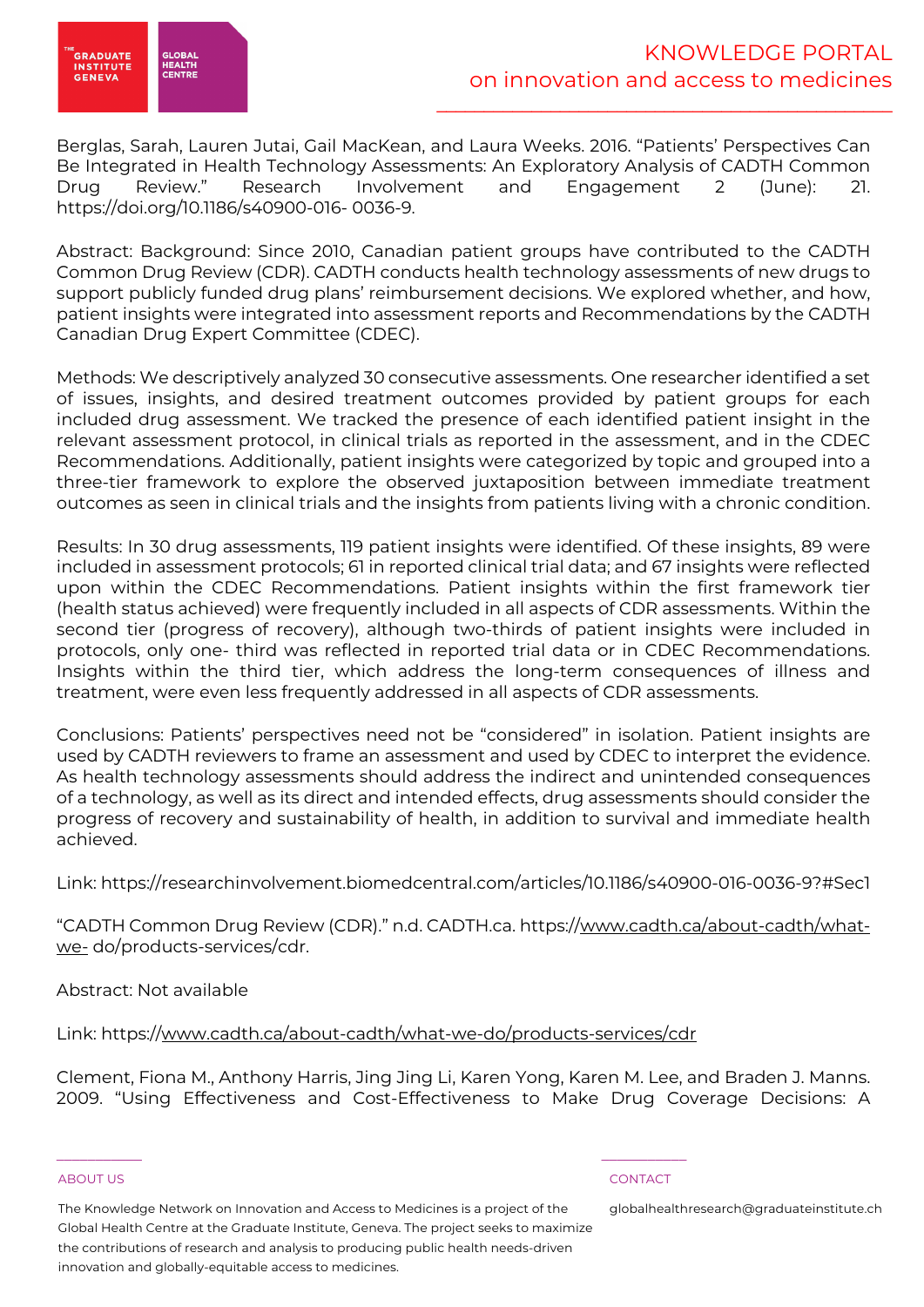

Comparison of Britain, Australia, and Canada." JAMA 302 (13): 1437–43. https://doi.org/10.1001/jama.2009.1409.

Abstract: Context: National public insurance for drugs is often based on evidence of comparative effectiveness and cost-effectiveness. This study describes how that evidence has been used across 3 jurisdictions (Australia, Canada, and Britain) that have been at the forefront of evidencebased coverage internationally.

Objectives: To describe how clinical and cost-effectiveness evidence is used in coverage decisions both within and across jurisdictions and to identify common issues in the process of evidence-based coverage. Design, Setting, and Participants Descriptive analysis of retrospective data from the Common Drug Review (CDR) of Canada, National Institute for Health and Clinical Excellence (NICE) in Britain, and Pharmaceutical Benefits Advisory Committee (PBAC) of Australia. All publicly available information as of December 31, 2008, was gathered from each committee's Web site (data set begins in January 2004 [CDR], February 2001 [NICE], and July 2005 [PBAC]). Main Outcome Measure Listing recommendations for each drug by disease indication.

Results: NICE recommended 87.4% (174/199) of submissions for listing compared with a listing rate of 49.6% (60/121) and 54.3% (153/282) for the CDR and PBAC, respectively. Significant uncertainty around clinical effectiveness, typically resulting from inadequate study design or the use of inappropriate comparators and unvalidated surrogate end points, was identified as a key issue in coverage decisions. Recommendations varied considerably across countries, possibly because of differences in the medications reviewed; different agency processes, including the willingness to negotiate on price; and the approach to "me too" drugs. The data suggest that the 3 agencies make recommendations that are consistent with evidence on effectiveness and costeffectiveness but that other factors are often important.

Conclusions: NICE, PBAC, and CDR face common issues with respect to the quality and strength of the experimental evidence in support of a clinically meaningful effect. However, comparative effectiveness and cost-effectiveness, along with other relevant factors, can be used by national agencies to support drug decision making. The results of the evaluation process in different countries are influenced by the context, agency processes, ability to engage in price negotiation, and perhaps differences in social values.

# Link: https://jamanetwork.com/journals/jama/fullarticle/184659

Dakin, Helen, Nancy Devlin, Yan Feng, Nigel Rice, Phill O'Neill, and David Parkin. 2015. "The Influence of Cost-Effectiveness and Other Factors on Nice Decisions." Health Economics 24 (10): 1256–71. https://doi.org/10.1002/hec.3086.

Abstract: The National Institute for Health and Care Excellence (NICE) emphasises that costeffectiveness is not the only consideration in health technology appraisal and is increasingly explicit about other factors considered relevant but not the weight attached to each.

### ABOUT US CONTACT AND A RESERVE AND LODGED AT A RESERVE AND LODGED AT A RESERVE AND LODGED AT A RESERVE AND LODGED AT A RESERVE AND LODGED AT A RESERVE AND LODGED AT A RESERVE AND LODGED AT A RESERVE AND LODGED AT A RESERVE

The Knowledge Network on Innovation and Access to Medicines is a project of the Global Health Centre at the Graduate Institute, Geneva. The project seeks to maximize the contributions of research and analysis to producing public health needs-driven innovation and globally-equitable access to medicines.

\_\_\_\_\_\_\_\_\_\_\_ \_\_\_\_\_\_\_\_\_\_\_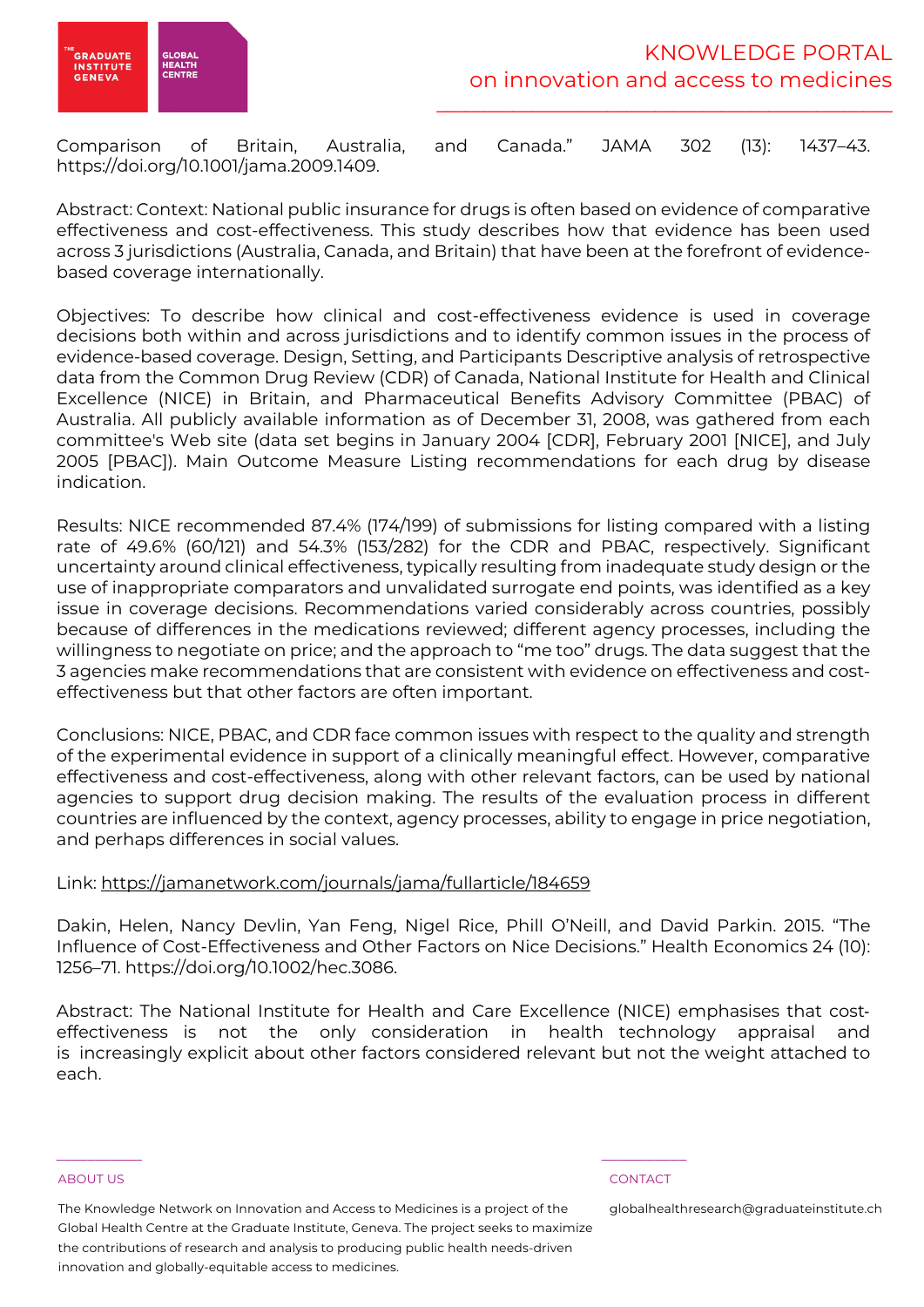

The objective of this study is to investigate the influence of cost-effectiveness and other factors on NICE decisions and whether NICE's decision-making has changed over time.

We model NICE's decisions as binary choices for or against a health care technology in a specific patient group. Independent variables comprised of the following: clinical and economic evidence; characteristics of patients, disease or treatment; and contextual factors potentially affecting decision-making. Data on all NICE decisions published by December 2011 were obtained from HTAinSite [www.htainsite.com].

Cost-effectiveness alone correctly predicted 82% of decisions; few other variables were significant and alternative model specifications had similar performance. There was no evidence that the threshold has changed significantly over time. The model with highest prediction accuracy suggested that technologies costing £40 000 per quality-adjusted life-year (QALY) have a 50% chance of NICE rejection (75% at £52 000/QALY; 25% at £27 000/QALY).

Past NICE decisions appear to have been based on a higher threshold than £20 000–£30 000/QALY. However, this may reflect consideration of other factors that cannot be easily quantified.

Link: https://onlinelibrary.wiley.com/doi/full/10.1002/hec.3086

Drummond, M., B. Jonsson, F. Rutten, and T. Stargardt. 2010. "Reimbursement of Pharmaceuticals: Reference Pricing versus Health Technology Assessment." In Eur J Health Econ.

Abstract: Reference pricing and health technology assessment are policies commonly applied in order to obtain more value for money from pharmaceuticals. This study focussed on decisions about the initial price and reimbursement status of innovative drugs and discussed the consequences for market access and cost. Four countries were studied: Germany, The Netherlands, Sweden and the United Kingdom. These countries have operated one, or both, of the two policies at certain points in time, sometimes in parallel. Drugs in four groups were considered: cholesterol-lowering agents, insulin analogues, biologic drugs for rheumatoid arthritis and "atypical" drugs for schizophrenia. Compared with HTA, reference pricing is a relatively blunt instrument for obtaining value for money from pharmaceuticals. Thus, its role in making reimbursement decisions should be limited to drugs which are therapeutically equivalent. HTA is a superior strategy for obtaining value for money because it addresses not only price but also the appropriate indications for the use of the drug and the relation between additional value and additional costs. However, given the relatively higher costs of conducting HTAs, the most efficient approach might be a combination of both policies.

# Link: https://www.ncbi.nlm.nih.gov/pmc/articles/PMC3078322/

Gamble, John-Michael, Daniala L. Weir, Jeffrey A. Johnson, and Dean T. Eurich. 2011. "Analysis of Drug Coverage before and after the Implementation of Canada's Common Drug Review." CMAJ : Canadian Medical Association Journal 183 (17): E1259–66. https://doi.org/10.1503/cmaj.110670.

### ABOUT US CONTACT AND A RESERVE AND LODGED AT A RESERVE AND LODGED AT A RESERVE AND LODGED AT A RESERVE AND LODGED AT A RESERVE AND LODGED AT A RESERVE AND LODGED AT A RESERVE AND LODGED AT A RESERVE AND LODGED AT A RESERVE

The Knowledge Network on Innovation and Access to Medicines is a project of the Global Health Centre at the Graduate Institute, Geneva. The project seeks to maximize the contributions of research and analysis to producing public health needs-driven innovation and globally-equitable access to medicines.

\_\_\_\_\_\_\_\_\_\_\_ \_\_\_\_\_\_\_\_\_\_\_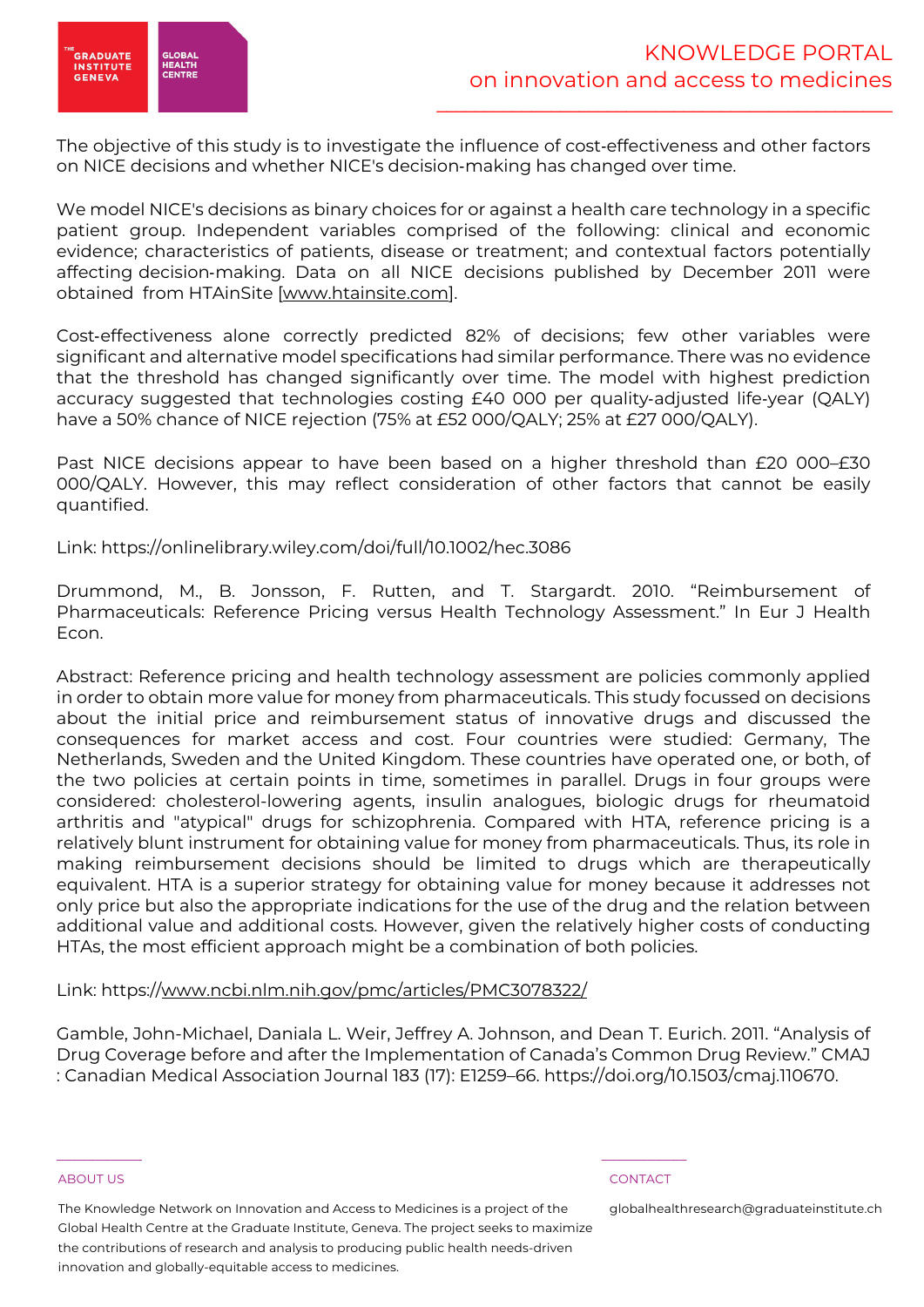

Abstract: Background: Canada's Common Drug Review was implemented to provide publicly funded drug plans (provincial and federal) with a transparent, rigorous and consistent approach for assessing the clinical effectiveness and cost-effectiveness of new drugs. We compared uptake of drug coverage across jurisdictions before and after the implementation of the Common Drug Review.

Methods: Using the IMS Brogan formulary acceptance: monitoring and evaluation database, we identified new drug products in Canada five years before and five years after the first recommendation was made by the Common Drug Review. For each jurisdiction, we compared the proportion of drugs listed, the median time-to-listing and the agreement between the listing decisions of the drug plans and the recommendations of the Common Drug Review.

Results: We identified 198 new drugs approved for use in Canada between May 26, 1999, and May 27, 2009, of which 53 had a recommendation from the Common Drug Review. The proportion of drugs listed decreased after the introduction of the Common Drug Review for all participating drug plans (81.1% to 71.3% overall  $[p \le 0.01$  for all plans, with the exceptions of Ontario and Quebec [p = 0.07]). The change in median time-to-listing between the periods before and after the Common Drug Review varied by jurisdiction, ranging from a decrease of 691 days to an increase of 250 days. The change in median time-to-listing was not statistically significant for most jurisdictions, with the exceptions of Saskatchewan (increased, Mann–Whitney U test p = 0.01) and New Brunswick, Prince Edward Island, and Newfoundland and Labrador (all decreased, Mann–Whitney U test p < 0.01).

Interpretation: There was a decline in the proportion of new drugs listed after the introduction of the Common Drug Review for both participating and nonparticipating jurisdictions. The introduction of the review was associated with a decreased time-to-listing for certain smaller provinces.

Conclusion: There was a decline in the proportion of new drugs listed after the introduction of the Common Drug Review, both for participating and nonparticipating jurisdictions. Our findings suggest that the Common Drug Review may have contributed to a streamlining of the process for reviewing drugs for certain jurisdictions. Specifically, patients in the provinces of New Brunswick, Prince Edward Island, and Newfoundland and Labrador may have benefited with earlier access to new drugs. Any substantial gains in savings or in the efficiency of publicly funded drugs plans to make listing decisions are important factors in maintaining the health and safety of Canadian patients. Future research evaluating the time-to-decision for both positive and negative listings would be an important outcome to measure from the perspective of the public.

# Link: https://www.ncbi.nlm.nih.gov/pmc/articles/PMC3225449/

Hailey, David. 2009. "The History of Health Technology Assessment in Australia." International Journal of Technology Assessment in Health Care 25 (S1): 61–67. https://doi.org/10.1017/S0266462309090436.

Abstract: Objectives: To describe the development and application of health technology assessment (HTA) in Australia.

### ABOUT US CONTACT AND A RESERVE AND LODGED AT A RESERVE AND LODGED AT A RESERVE AND LODGED AT A RESERVE AND LODGED AT A RESERVE AND LODGED AT A RESERVE AND LODGED AT A RESERVE AND LODGED AT A RESERVE AND LODGED AT A RESERVE

The Knowledge Network on Innovation and Access to Medicines is a project of the Global Health Centre at the Graduate Institute, Geneva. The project seeks to maximize the contributions of research and analysis to producing public health needs-driven innovation and globally-equitable access to medicines.

\_\_\_\_\_\_\_\_\_\_\_ \_\_\_\_\_\_\_\_\_\_\_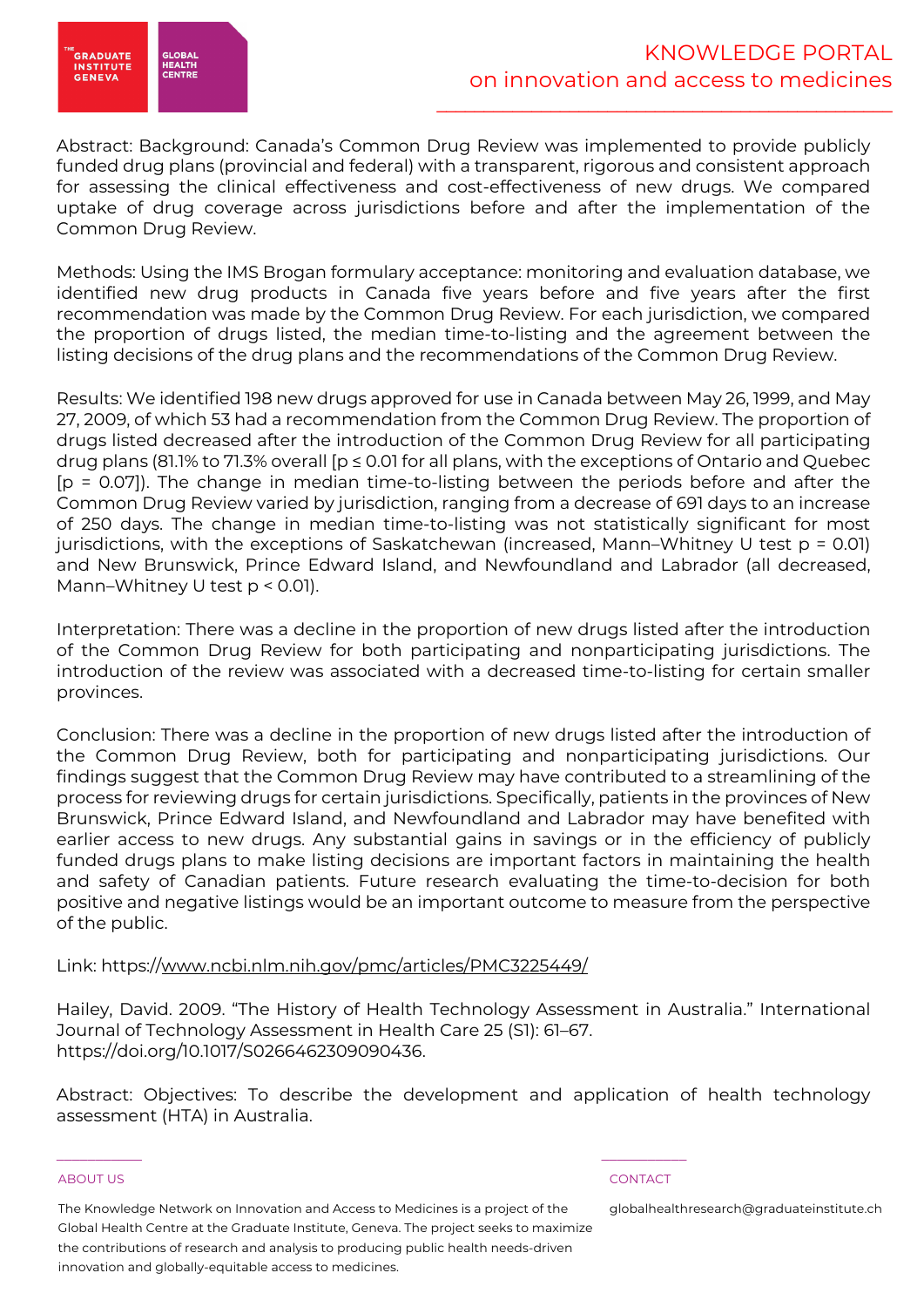

Methods: Review of relevant literature and other documents related to HTA in Australia. Results: Most HTA activity in Australia has been associated with provision of advice for the two national subsidy programs, Medicare, and the Pharmaceutical Benefits Scheme (PBS). National advisory bodies established by the federal government have had a prominent role. Assessments from the advisory bodies have had a major influence on decisions related to Medicare and the PBS, and in some other areas. Technologies without links to the national subsidy schemes, and those that are widely distributed, have been less well covered by HTA. To some extent these are addressed by evaluations supported by state governments, but details of approaches taken are not readily available.

Conclusions: HTA in Australia now has a long history and is well established as a source of advice to health decision makers. Challenges remain in extending the scope of assessments, developing more transparent approaches in some areas, and consistently applying appropriate standards.

Link: https://www.cambridge.org/core/journals/international-journal-of-technologyassessment-in-<br>health-care/article/history-of-health-technology-assessment-inaustralia/B4E73FCBD94471D1DC934EE840AA63FD

Henry, David A., Suzanne R. Hill, and Anthony Harris. 2005. "Drug Prices and Value for Money: The Australian Pharmaceutical Benefits Scheme." JAMA 294 (20): 2630. https://doi.org/10.1001/jama.294.20.2630.

Abstract: Not Available

Link: https://jamanetwork.com/journals/jama/fullarticle/201899

Henshall, Chris, and Tara Schuller. 2013. "HEALTH TECHNOLOGY ASSESSMENT, VALUE-BASED DECISION MAKING, AND INNOVATION." International Journal of Technology Assessment in Health Care 29 (4): 353–59. https://doi.org/10.1017/S0266462313000378.

Abstract: Background: Identifying treatments that offer value and value for money is becoming increasingly important, with interest in how health technology assessment (HTA) and decision makers can take appropriate account of what is of value to patients and to society, and in the relationship between innovation and assessments of value.

Methods: This study summarizes points from an Health Technology Assessment International (HTAi) Policy Forum discussion, drawing on presentations, discussions among attendees, and background papers.

Results and Conclusions: Various perspectives on value were considered; most place patient health at the core of value. Wider elements of value comprise other benefits for: patients; caregivers; the health and social care systems; and society. Most decision-making systems seek to take account of similar elements of value, although they are assessed and combined in different ways. Judgment in decisions remains important and cannot be replaced by mathematical approaches. There was discussion of the value of innovation and of the effects of

### ABOUT US CONTACT AND A RESERVE AND LODGED AT A RESERVE AND LODGED AT A RESERVE AND LODGED AT A RESERVE AND LODGED AT A RESERVE AND LODGED AT A RESERVE AND LODGED AT A RESERVE AND LODGED AT A RESERVE AND LODGED AT A RESERVE

The Knowledge Network on Innovation and Access to Medicines is a project of the Global Health Centre at the Graduate Institute, Geneva. The project seeks to maximize the contributions of research and analysis to producing public health needs-driven innovation and globally-equitable access to medicines.

\_\_\_\_\_\_\_\_\_\_\_ \_\_\_\_\_\_\_\_\_\_\_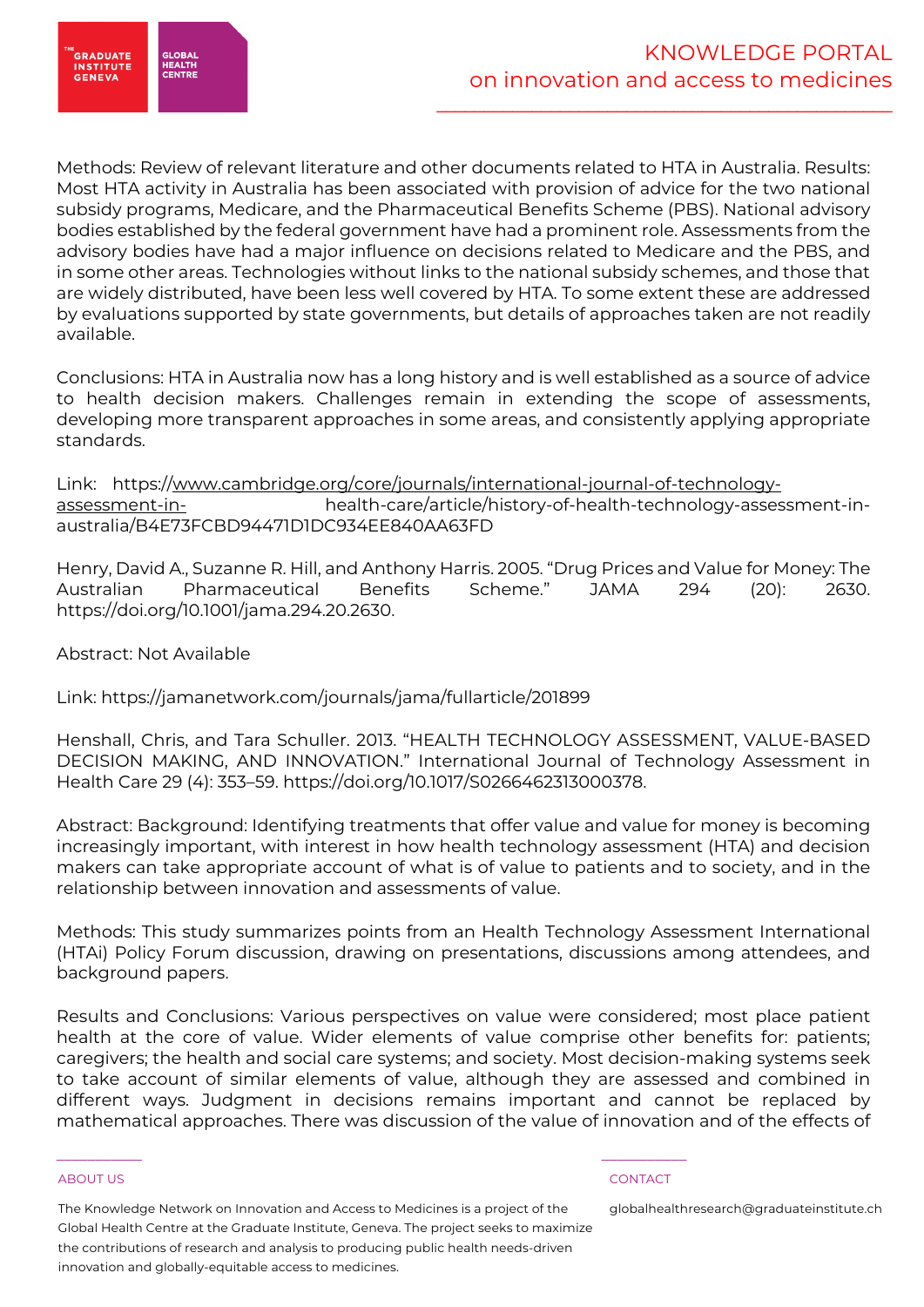

value assessments on innovation. Discussion also included moving toward "progressive health system decision making," an ongoing process whereby evidence-based decisions on use would be made at various stages in the technology lifecycle. Five actions are identified: (i) development of a general framework for the definition and assessment of value; development by HTA/coverage bodies and regulators of (ii) disease-specific guidance and (iii) further joint scientific advice for industry on demonstrating value;

(iv) development of a framework for progressive licensing, usage, and reimbursement; and (v) promoting work to better adapt HTA, coverage, and procurement approaches to medical devices.

Link: https://www.cambridge.org/core/journals/international-journal-of-technologyassessment-in-<br>health-care/article/health-technology-assessment-valuebased-decisionmaking-and- innovation/D4C342A15A5C213A60F8482A4BFFEE32

Jansson, Sandra. 2007. "Implementing Accountability for Reasonableness – the Case of Pharmaceutical Reimbursement in Sweden." Health Economics, Policy and Law 2 (2): 153–71. https://doi.org/10.1017/S1744133107004082.

Abstract: This paper aims to describe the priority-setting procedure for new original pharmaceuticals practiced by the Swedish Pharmaceutical Benefits Board (LFN), to analyse the outcome of the procedure in terms of decisions and the relative importance of ethical principles, and to examine the reactions of stakeholders. All the 'principally important' decisions made by the LFN during its first 33 months of operation were analysed. The study is theoretically anchored in the theory of fair and legitimate priority-setting procedures by Daniels and Sabin, and is based on public documents, media articles, and semi-structured interviews. Only nine cases resulted in a rejection of a subsidy by the LFN and 15 in a limited or conditional subsidy. Total rejections rather than limitations gave rise to actions by stakeholders. Primarily, the principle of costeffectiveness was used when limiting/conditioning or totally rejecting a subsidy. This study suggests that implementing a priority- setting process that fulfils the conditions of accountability for reasonableness can result in a priority- setting process which is generally perceived as fair and legitimate by the major stakeholders and may increase social learning in terms of accepting the necessity of priority setting in health care. The principle of costeffectiveness increased in importance when the demand for openness and transparency increased.

Link: https://www.cambridge.org/core/journals/health-economics-policy-andlaw/article/implementing- accountability-for-reasonableness-the-case-of-pharmaceuticalreimbursement-in- sweden/80BD9A21A8ED63F04F3BF90D4EA827C2

Lefebvre, Patrick, Marie-Hélène Lafeuille, and Sean Tiggelaar. 2017. "Perspectives on the Common Drug Review Process at the Canadian Agency for Drugs and Technologies in Health." In Decision Making in a World of Comparative Effectiveness Research, 167–79. Adis, Singapore. https://doi.org/10.1007/978-981-10-3262-2\_13. https://doi.org/10.1007/978-981-10-3262-2\_13.

Abstract: The Common Drug Review (CDR) is a federal review process that provides funding and adoption recommendations to Canadian provinces and territories on non-oncological drugs. This chapter will begin with providing an introduction to the Canadian Agency for Drugs and Technologies in Health (CADTH) and its role within the Canadian health-care system and will

### ABOUT US CONTACT AND A RESERVE AND LODGED AT A RESERVE AND LODGED AT A RESERVE AND LODGED AT A RESERVE AND LODGED AT A RESERVE AND LODGED AT A RESERVE AND LODGED AT A RESERVE AND LODGED AT A RESERVE AND LODGED AT A RESERVE

The Knowledge Network on Innovation and Access to Medicines is a project of the Global Health Centre at the Graduate Institute, Geneva. The project seeks to maximize the contributions of research and analysis to producing public health needs-driven innovation and globally-equitable access to medicines.

\_\_\_\_\_\_\_\_\_\_\_ \_\_\_\_\_\_\_\_\_\_\_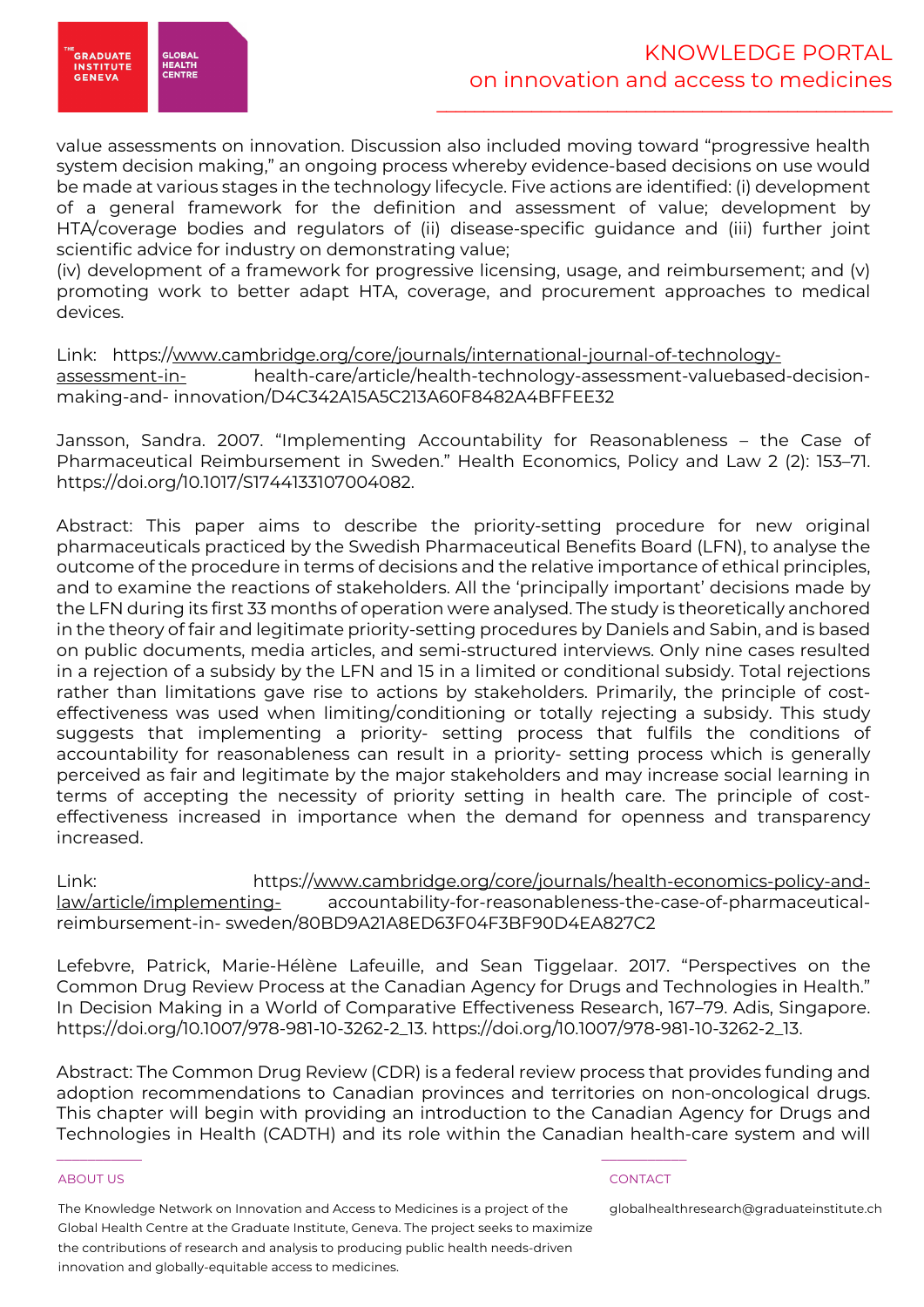.<br>GRADUATE<br>INSTITUTE **HEALTH<br>CENTR GENEVA** 

then describe and provide a commentary on the intricacies of the CDR process. The pathway of the CDR process is then outlined, from manufacturer submission, to the formation and evaluation of that submission by a review team, to the dissemination and publication of final recommendations from a pan-Canadian Drug Expert Committee. In addition to the CDR process pathway, details on key factors considered and desired in HTA submissions are outlined (large disease burden or an unmet need), as well as the recommended methodology manufacturers should consider when conducting clinical trials and cost- effectiveness models. This chapter then discusses CADTH's performance, as reviewed by other organizations against fellow international HTA agencies. Based on the discussed strengths and limitations, the chapter concludes with providing future direction, encouraging CADTH's continued focus on improved transparency and responsiveness while also urging them to conduct continued reviews (past the adoption milestone) that manage obsolescence and facilitate evidence translation.

Link: https://link.springer.com/chapter/10.1007%2F978-981-10-3262-2\_13

McCormick, John I., L. Diana Berescu, and Nabil Tadros. 2018. "Common Drug Review Recommendations for Orphan Drugs in Canada: Basis of Recommendations and Comparison with Similar Reviews in Quebec, Australia, Scotland and New Zealand." Orphanet Journal of Rare Diseases 13 (January): 27. https://doi.org/10.1186/s13023-018-0759-9.

Abstract: Background: Public payer reimbursement for non-oncology drugs in Canada, including orphan drugs, is based on recommendations by the Common Drug Review (CDR) (with the exception of Quebec). CDR has been criticized for negative recommendations for orphan drugs and contributing to delays in patient access to these drugs. However, it is unclear how CDR makes recommendations for orphan drugs and the role clinical and economic factors play in decision making. The objective of the present study was to analyze the basis for CDR orphan drug recommendations and to compare recommendations to those in other jurisdictions.

Methods: A list of orphan drugs reviewed by CDR (between 2004 and 2017) was compiled and final recommendations (list/do not list) assessed. The basis of each recommendation was categorized as clinical only, price only or combined clinical and price factors, based on the ranking of clinical and price parameters in recommendation summaries. The reimbursement status of the same drugs was determined in Quebec and other jurisdictions and level of agreement with CDR decisions assessed using a kappa analysis.

Results: Sixty eight orphan drug submissions were identified in the CDR database. Clinical, clinical and price and price parameters were the basis of 48.5%, 44.1% and 7.4% of the reviews, respectively, and corresponding positive recommendation rates were 45.5%, 86.7% and 40.0% (p = 0.0008); overall positive recommendation rate was 63.2%. Positive recommendation rate increased from 50.0% for drugs reviewed between 2004 and 2009 to 86.7% in 2016; however, 84.6% of the latter were conditional on a price reduction. Of the drugs reviewed by CDR, 80.9%, 88.2%, 80.9% and 58.8% were reviewed for the same indications by health technology assessment agencies in Quebec, Scotland, Australia and New Zealand, respectively, with positive listing rates ranging from 60.0% (Quebec) to 92.7% (Australia) with fair (kappa coefficient 0.3307) to poor (kappa coefficient 0.0611) agreement with CDR in listing decisions, respectively.

### ABOUT US CONTACT AND A RESERVE AND LODGED AT A RESERVE AND LODGED AT A RESERVE AND LODGED AT A RESERVE AND LODGED AT A RESERVE AND LODGED AT A RESERVE AND LODGED AT A RESERVE AND LODGED AT A RESERVE AND LODGED AT A RESERVE

The Knowledge Network on Innovation and Access to Medicines is a project of the Global Health Centre at the Graduate Institute, Geneva. The project seeks to maximize the contributions of research and analysis to producing public health needs-driven innovation and globally-equitable access to medicines.

\_\_\_\_\_\_\_\_\_\_\_ \_\_\_\_\_\_\_\_\_\_\_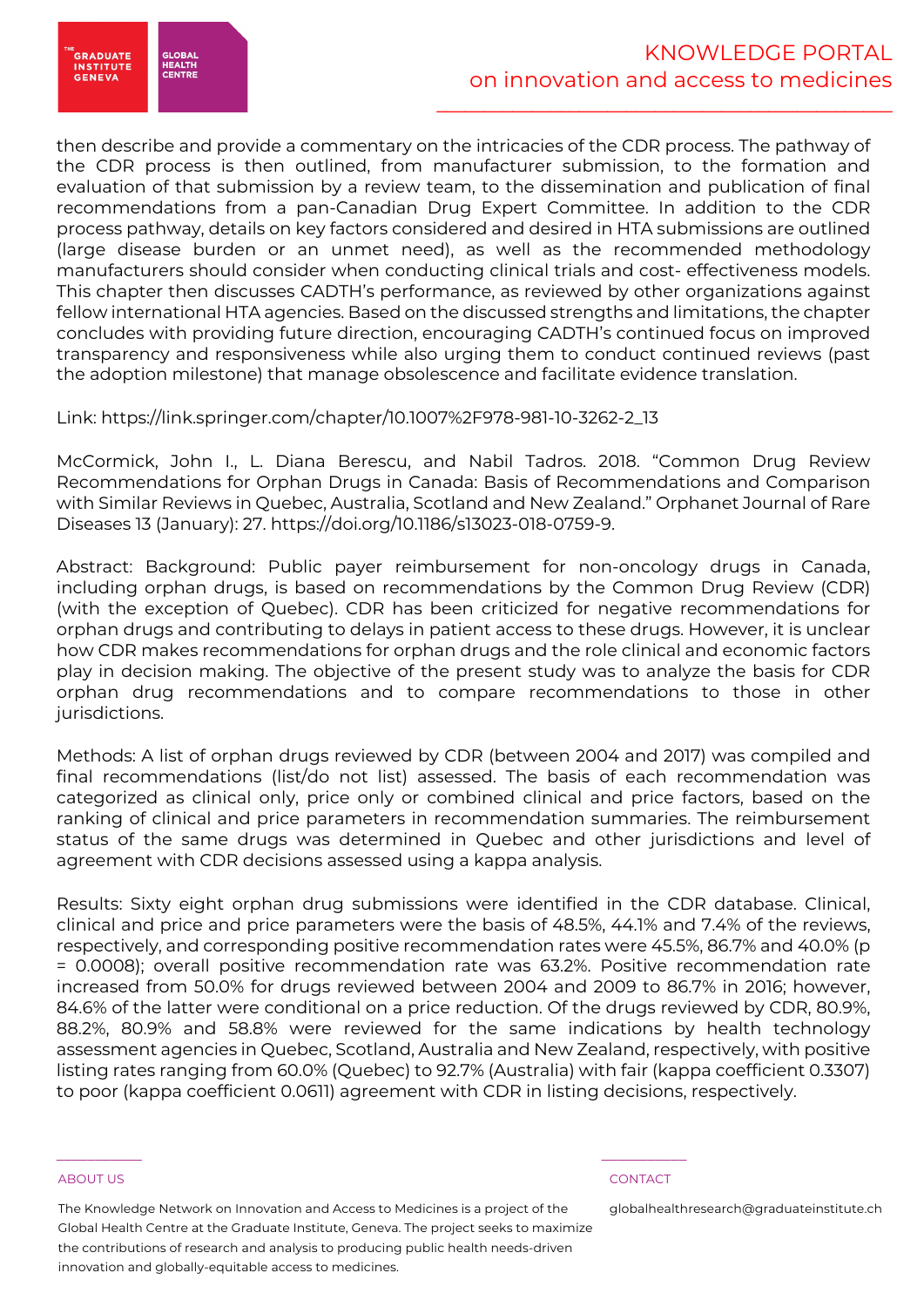

Conclusions: The positive CDR recommendation rate for orphan drugs was highest when clinical and price parameters supported the assessment. Over time there has been an increase in CDR positive recommendation rates for orphan drugs, although most are conditional on a price reduction. It is unclear if this change in CDR recommendations will impact equitable and timely access to orphan drugs across Canada.

# Link: https://ojrd.biomedcentral.com/articles/10.1186/s13023-018-0759-9

McMahon, Meghan, Steve Morgan, and Craig Mitton. 2006. "The Common Drug Review: A NICE Start for Canada?" Health Policy 77 (3): 339–51. https://doi.org/10.1016/j.healthpol.2005.08.006.

Abstract: Prescription drugs are one of the fastest growing cost components of modern health care systems. Efforts to control escalating costs while simultaneously maximizing population health outcomes have led many countries to implement restrictive criteria on the funding of certain drugs. While drugs are licensed for sale based on evidence of safety and efficacy versus a placebo, many funders now require evidence of clinical- and cost-effectiveness compared to existing drugs as part of their reimbursement criteria. In some countries, concerns about duplication of drug assessment and administrative effort across different jurisdictions have led to experimentation with various forms of centralized drug review processes. Centralized drug reviews strive to standardize, inform, and improve drug reimbursement decisions through critical assessments of comparative clinical- and cost- effectiveness. The ultimate objective is to inform formulary listing decisions that both maximize health outcomes and achieve good "value for money". This paper describes the Common Drug Review (CDR), a uniquely Canadian version of a centralized drug review process, and compares it with the much-studied National Institute for Health and Clinical Excellence (NICE) in the United Kingdom. Through this analysis, which draws on prior critiques and experiences of NICE, we highlight several critical issues for pharmaceutical priority setting that must be considered in the operation and appraisal of centralized drug review processes. These include the selection of drugs for review, centralized versus decentralized decision-making, receptor capacity at local decision making levels, and public participation.

# Link: https://www.sciencedirect.com/science/article/pii/S0168851005002186?via%3Dihub

Menon, Devidas, and Tania Stafinski. 2009. "Health Technology Assessment in Canada: 20 Years Strong?" Value in Health 12 (June): S14–19. https://doi.org/10.1111/j.1524-4733.2009.00554.x.

# Abstract: Not available

# Link: https://www.sciencedirect.com/science/article/pii/S1098301510600575?via%3Dihub

Oortwijn, Wija, Judith Mathijssen, and David Banta. 2010. "The Role of Health Technology Assessment on Pharmaceutical Reimbursement in Selected Middle-Income Countries." Health Policy 95 (2): 174–84. https://doi.org/10.1016/j.healthpol.2009.12.008.

Abstract: Objective: Middle-income countries are often referred to as developing or emerging economies and face multiple challenges of severe financial stresses in their health care sectors, and high disease burden. The objective of this study is to provide an overview of how health

### ABOUT US CONTACT AND A RESERVE AND LODGED AT A RESERVE AND LODGED AT A RESERVE AND LODGED AT A RESERVE AND LODGED AT A RESERVE AND LODGED AT A RESERVE AND LODGED AT A RESERVE AND LODGED AT A RESERVE AND LODGED AT A RESERVE

The Knowledge Network on Innovation and Access to Medicines is a project of the Global Health Centre at the Graduate Institute, Geneva. The project seeks to maximize the contributions of research and analysis to producing public health needs-driven innovation and globally-equitable access to medicines.

\_\_\_\_\_\_\_\_\_\_\_ \_\_\_\_\_\_\_\_\_\_\_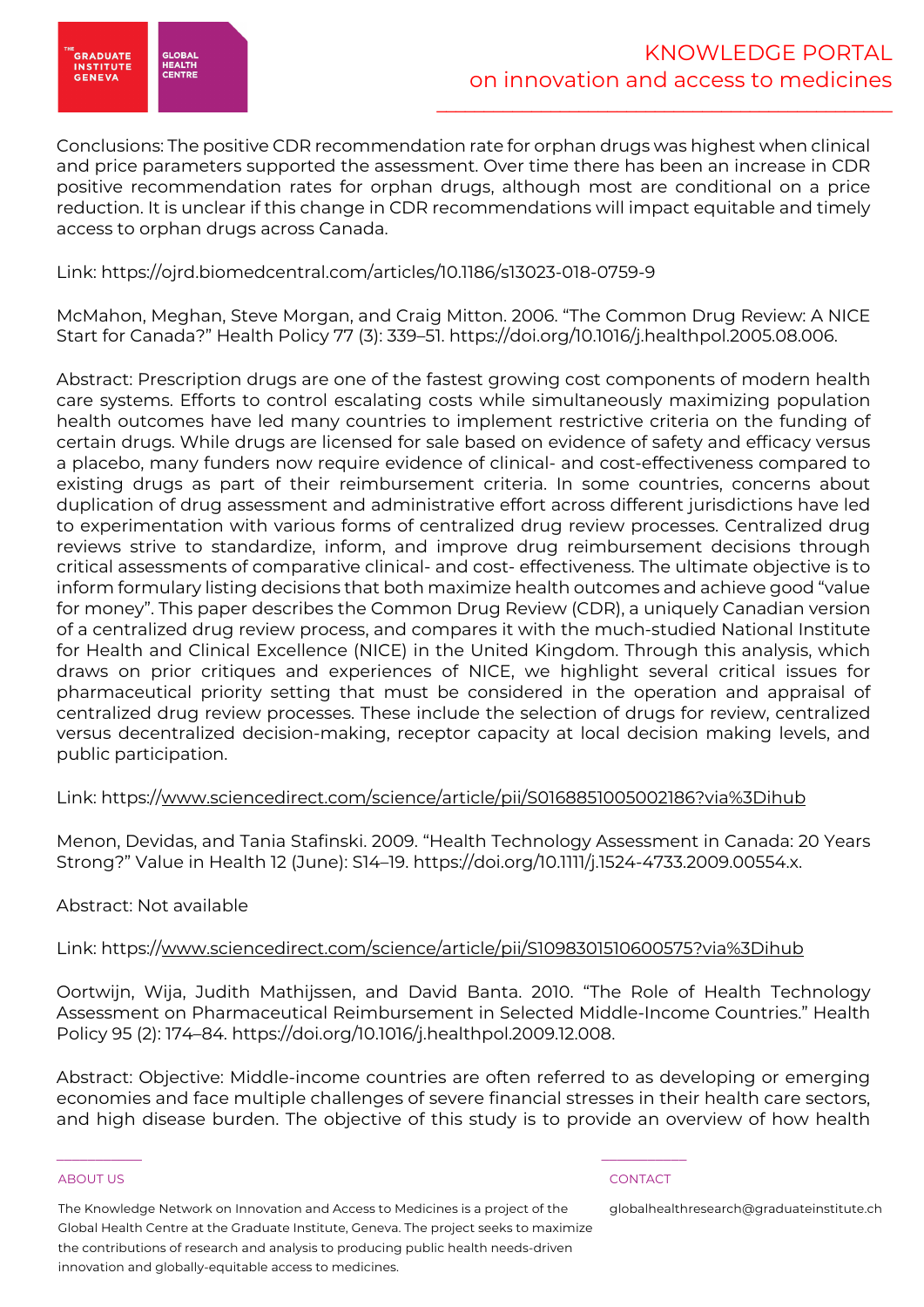

technology assessment (HTA) is used and organized in selected middle-income countries and its role in the process of pharmaceutical coverage.

Methods: We selected middle-income countries where HTA activities are evident: Argentina, Brazil, China, Colombia, Israel, Mexico, Philippines, Korea, Taiwan, Thailand, and Turkey. We collected and reviewed relevant information to describe the health care and reimbursement systems and how HTA relates to coverage decision-making of pharmaceuticals. This was supplemented by information from a structured survey among professionals working in public and private health insurance, industry, regulatory authorities, ministries of health, academic units or HTA.

Results: All countries require market authorization for pharmaceuticals to be sold and most countries have a national plan defining which pharmaceuticals can be reimbursed. However, the use of HTA in reimbursement decisions is still in its early stages with varying levels of HTA guidance implementation.

Conclusions: The study provides evidence of the development of HTA in coverage decisionmaking in middle-income countries. Increased health care spending and the resulting access to modern technology give a strong impetus to HTA. However, HTA is developing with uneven speed in middle- income countries and many countries are building on the organisational and methodological experience from established HTA agencies.

# Link: http://www.healthpolicyjrnl.com/article/S0168-8510(09)00332-7/abstract

Paris, Valerie, and Annalisa Belloni. 2014. "Value in Pharmaceutical Pricing - Country Profile: Canada." OECD. https://www.oecd.org/els/health-systems/Value-in-Pharmaceutical-Pricing-Canada.pdf.

# Abstract: Not available

# Link: https://www.oecd.org/els/health-systems/Value-in-Pharmaceutical-Pricing-Canada.pdf

Sheldon, Trevor A., Nicky Cullum, Diane Dawson, Annette Lankshear, Karin Lowson, Ian Watt, Peter West, Dianne Wright, and John Wright. 2004. "What's the Evidence That NICE Guidance Has Been Implemented? Results from a National Evaluation Using Time Series Analysis, Audit of Patients' Notes, and Interviews." BMJ 329 (7473): 999. https://doi.org/10.1136/bmj.329.7473.999.

Abstract: Objectives: To assess the extent and pattern of implementation of guidance issued by the National Institute for Clinical Excellence (NICE).

Design: Interrupted time series analysis, review of case notes, survey, and interviews. Setting: Acute and primary care trusts in England and Wales.

Participants All primary care prescribing, hospital pharmacies; a random sample of 20 acute trusts, 17 mental health trusts, and 21 primary care trusts; and senior clinicians and managers from five acute trusts. Main outcome measures Rates of prescribing and use of procedures and medical devices relative to evidence based guidance.

### ABOUT US CONTACT AND A RESERVE AND LODGED AT A RESERVE AND LODGED AT A RESERVE AND LODGED AT A RESERVE AND LODGED AT A RESERVE AND LODGED AT A RESERVE AND LODGED AT A RESERVE AND LODGED AT A RESERVE AND LODGED AT A RESERVE

The Knowledge Network on Innovation and Access to Medicines is a project of the Global Health Centre at the Graduate Institute, Geneva. The project seeks to maximize the contributions of research and analysis to producing public health needs-driven innovation and globally-equitable access to medicines.

\_\_\_\_\_\_\_\_\_\_\_ \_\_\_\_\_\_\_\_\_\_\_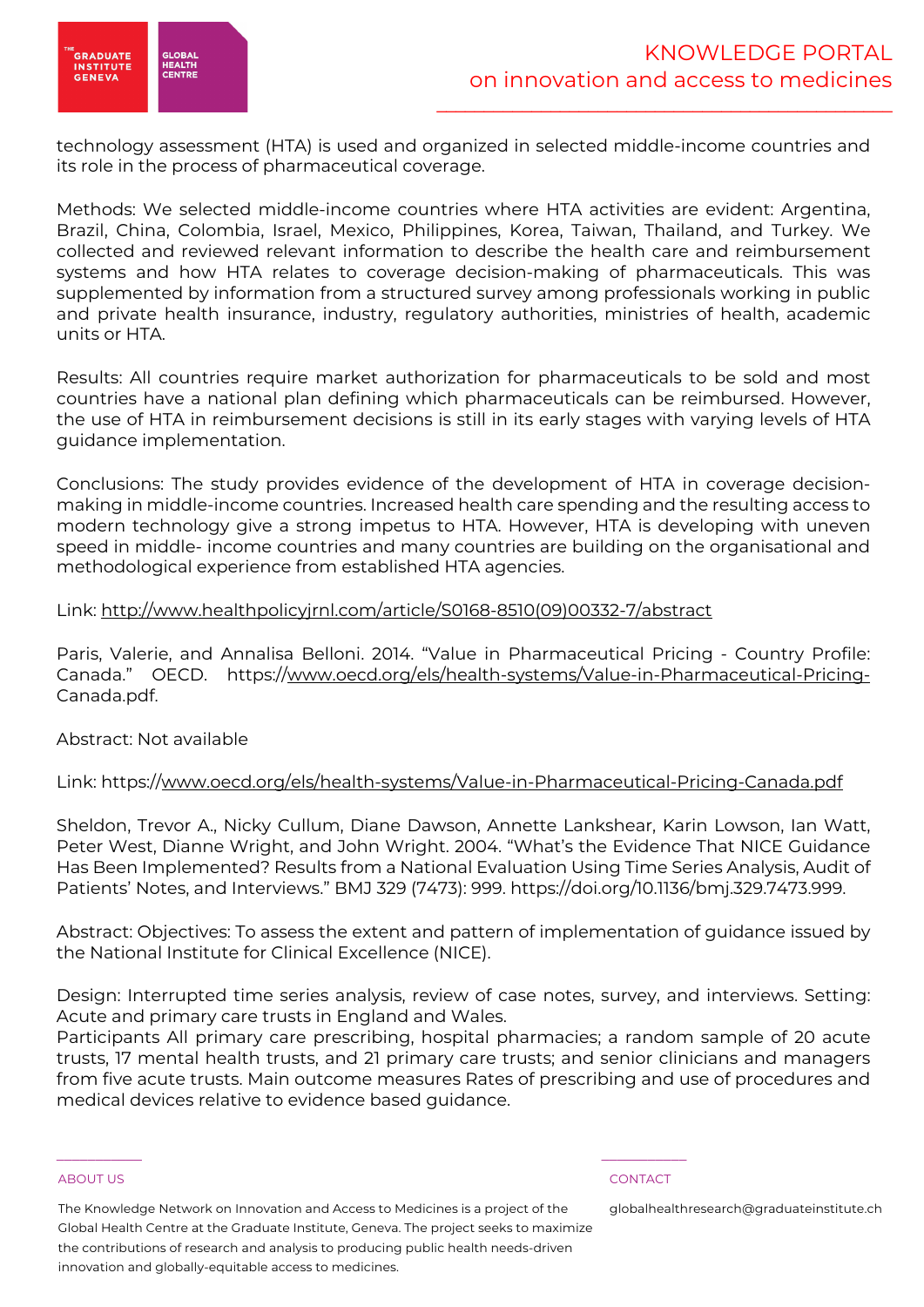

Results: 6308 usable patient audit forms were returned. Implementation of NICE guidance varied by trust and by topic. Prescribing of some taxanes for cancer (P < 0.002) and orlistat for obesity (P < 0.001) significantly increased in line with guidance. Prescribing of drugs for Alzheimer's disease and prophylactic extraction of wisdom teeth showed trends consistent with, but not obviously a consequence of, the guidance. Prescribing practice often did not accord with the details of the guidance. No change was apparent in the use of hearing aids, hip prostheses, implantable cardioverter defibrillators, laparoscopic hernia repair, and laparoscopic colorectal cancer surgery after NICE guidance had been issued.

Conclusions: Implementation of NICE guidance has been variable. Guidance seems more likely to be adopted when there is strong professional support, a stable and convincing evidence base, and no increased or unfunded costs, in organisations that have established good systems for tracking guidance implementation and where the professionals involved are not isolated. Guidance needs to be clear and reflect the clinical context.

# Link: https://www.bmj.com/content/329/7473/999.short

Sivalal, Sadasivan. 2009. "Health Technology Assessment in Malaysia." International Journal of Technology Assessment in Health Care 25 (S1): 224–30. https://doi.org/10.1017/S0266462300012101.

Abstract: Objectives: Malaysia, as a rapidly developing country, has been facing tremendous pressures in its attempts to maximize scarce resources. Despite this problem, Malaysia has made great strides in developing its health services, and has successfully provided good access to the population to healthcare services, reduced the incidence of many communicable diseases, and improved life expectancies and other global indices of health care, some of which are comparable to that of developed countries.

Methods: The Health Technology Assessment (HTA) Unit was set up in Malaysia in August 1995 in the Ministry of Health Malaysia and has since grown tremendously in size and resources. To date, forty-three in-depth assessments have been carried out, and the recommendations of these assessments were subsequently implemented. In addition, approximately 140 rapid assessment reports were produced in response to requests from policy and decision makers. HTA has been able to provide input into formulation of national and Ministry of Health Malaysia policies, and provide a basis for clinical practice guidelines development, input into purchasing decisions, regulation of drugs, as well as advertisements related to health.

Results: A major challenge is sustainability of the program, to be able to have trained personnel competent to take on the demanding tasks of assessments and the sustained efforts that are required. In addition, there need to be constant efforts to create awareness of the utility of HTA so that its services are used and its full potential realized. The scope of services may also need to be expanded to include an early warning system.

Conclusions: Malaysia has successfully implemented a health technology program that has had major impact on policy formulation and decision making at various levels. Challenges may be faced in sustaining and developing the program further.

### ABOUT US CONTACT AND A RESERVE AND LODGED AT A RESERVE AND LODGED AT A RESERVE AND LODGED AT A RESERVE AND LODGED AT A RESERVE AND LODGED AT A RESERVE AND LODGED AT A RESERVE AND LODGED AT A RESERVE AND LODGED AT A RESERVE

The Knowledge Network on Innovation and Access to Medicines is a project of the Global Health Centre at the Graduate Institute, Geneva. The project seeks to maximize the contributions of research and analysis to producing public health needs-driven innovation and globally-equitable access to medicines.

\_\_\_\_\_\_\_\_\_\_\_ \_\_\_\_\_\_\_\_\_\_\_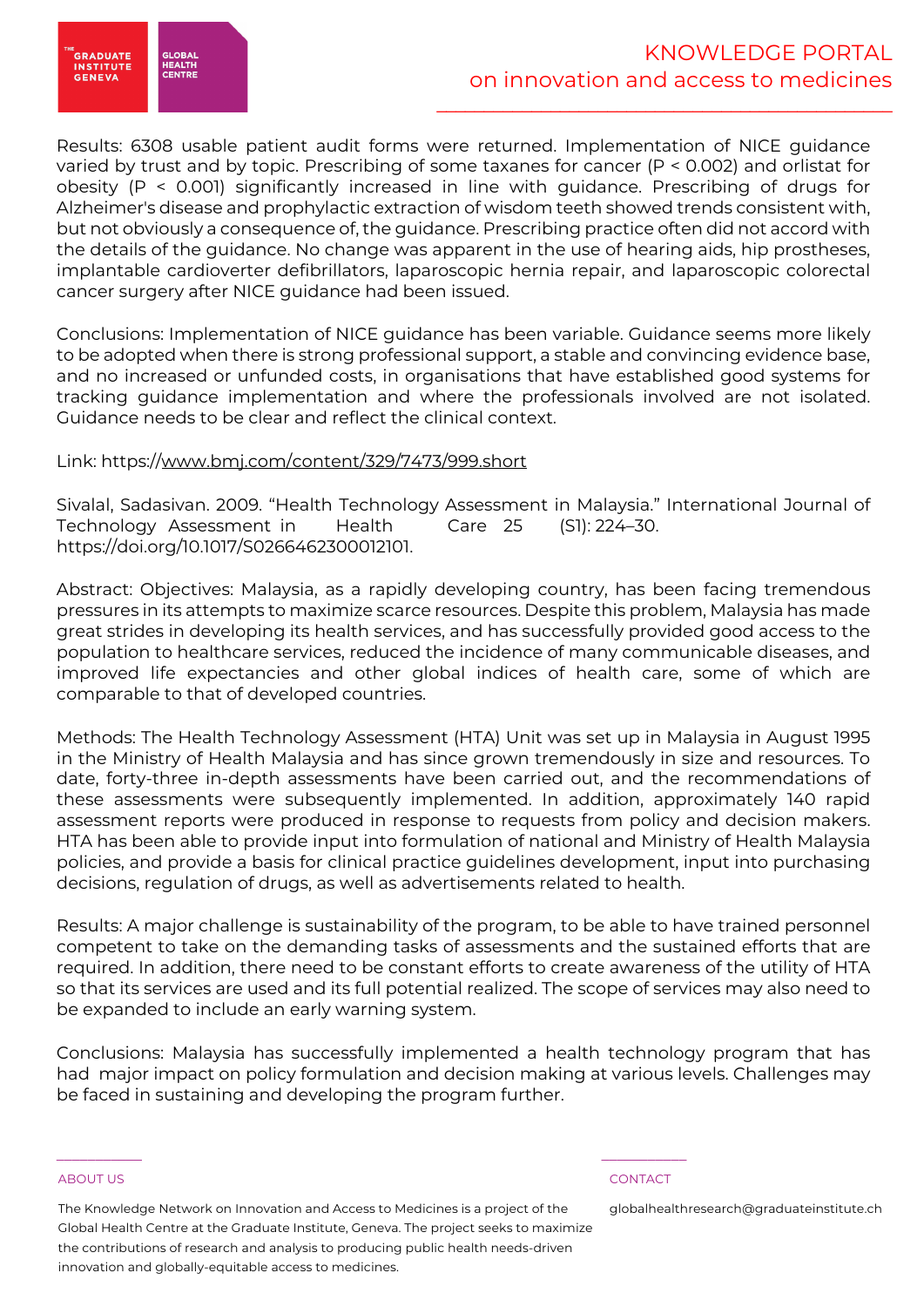

# Link:https://www.cambridge.org/core/journals/international-journal-of-technologyassessment-in- health-care/article/health-technology-assessment-inmalaysia/ED904D37B8D4B1264305D75A690CC805

Sivalal, Sadasivan, H. David Banta, Ellen F. M. ', T Hoen, and Jaudin Rusilawati. 1998. "A Training Course in Health Technology Assessment in Malaysia." International Journal of Technology Assessment in Health Care 14 (4): 809–17. https://doi.org/10.1017/S0266462300012101.

Abstract: This article describes a 1-week training course in health technology assessment (HTA) presented in Malaysia by the Ministry of Health in 1996. Malaysia established an HTA unit in the Ministry of Health in 1995 and a National Health Technology Assessment Program in 1996. The purpose of the course was to develop HTA knowledge and skills in Malaysia, since these are largely lacking. The course consisted of didactic sessions and group work. Didactic sessions covered the principles of HTA. Group work was for the purpose of developing practical skills, and was based on reports from HTA agencies, published articles, and candidates for assessment suggested by course participants. Course participants were a mix of physicians, nurses, hospital administrators, and Ministry of Health officials. Experiences in this course may be helpful to others who wish to organize training courses in developing countries.

Link:https://www.cambridge.org/core/journals/international-journal-of-technologyassessment-in-<br>health-care/article/training-course-in-health-technology-assessment-inmalaysia/862CB8D0B35BFEECB9691BE1A5B3EEF7

Sorenson, Corinna, Michael Drummond, and Panos Kanavos. 2008. Ensuring Value for Money in Health Care: The Role of Health Technology Assessment in the European Union. WHO Regional Office Europe. http://www.euro.who.int/ data/assets/pdf\_file/0011/98291/E91271.pdf.

Abstract: Not available

Link: http://www.euro.who.int/ data/assets/pdf\_file/0011/98291/E91271.pdf

Sussex, Jon, Adrian Towse, and Nancy Devlin. 2013. "Operationalizing Value-Based Pricing of Medicines." PharmacoEconomics 31 (1): 1–10. https://doi.org/10.1007/s40273-012-0001-x.

Abstract: The UK Government is proposing a novel form of price regulation for branded medicines, which it has dubbed 'value-based pricing' (VBP). The specifics of how VBP will work are unclear. We provide an account of the possible means by which VBP of medicines might be operationalized, and a taxonomy to describe and categorize the various approaches. We begin with a brief discussion of the UK Government's proposal for VBP and proceed to define a taxonomy of approaches to VBP. The taxonomy has five main dimensions: (1) what is identified as being of value, (2) how each element is measured, (3) how it is valued, (4) how the different elements of value are aggregated, and (5) how the result is then used to determine the price of a medicine. We take as our starting point that VBP will include a measure of health gain and that, as proposed by the UK Government, this will be built on the QALY. Our principal interest is in the way criteria other than QALYs are taken into account, including severity of illness, the extent of unmet need, and wider societal considerations such as impacts on carers. We set out to: (1) identify and describe the full range of alternative means by which 'value' might be

### ABOUT US CONTACT AND A RESERVE AND LODGED AT A RESERVE AND LODGED AT A RESERVE AND LODGED AT A RESERVE AND LODGED AT A RESERVE AND LODGED AT A RESERVE AND LODGED AT A RESERVE AND LODGED AT A RESERVE AND LODGED AT A RESERVE

The Knowledge Network on Innovation and Access to Medicines is a project of the Global Health Centre at the Graduate Institute, Geneva. The project seeks to maximize the contributions of research and analysis to producing public health needs-driven innovation and globally-equitable access to medicines.

\_\_\_\_\_\_\_\_\_\_\_ \_\_\_\_\_\_\_\_\_\_\_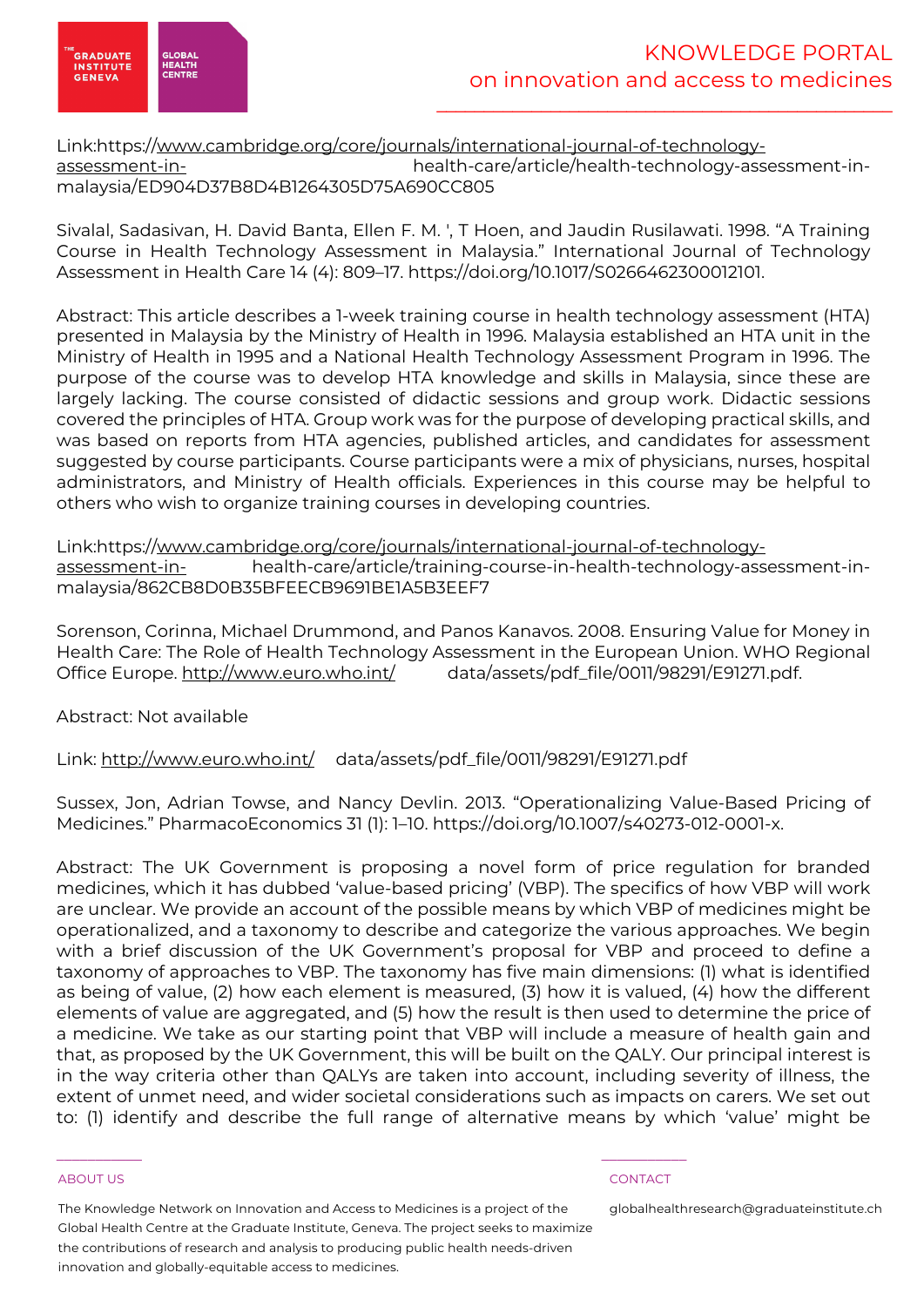

.<br>GRADUATE<br>INSTITUTE **SLOBA** HEALTH<br>CENTRI **GENEVA** 

measured and valued, (2) identify and describe the options available for aggregating the different components of value to establish a maximum price, and (3) note the challenges and relative advantages associated with these approaches. We review the means by which aspects of VBP are currently operationalized in a selection of countries and place these, and proposals for the UK, in the context of our taxonomy. Finally, we give an initial assessment of the challenges, pros and cons of each approach. We conclude that identifying where VBP should lie on each of the five dimensions entails value judgements: there are no simple 'right or wrong' solutions. If a wider definition of value than incremental QALYs gained is adopted, as is desirable, then a pragmatic way to aggregate the different elements of value, including both QALYs and benefits unrelated to QALYs, is to use a multi-criteria decision analysis (MCDA) approach. All approaches to VBP ultimately require the conversion of value, however assessed, into a monetary price. This requires assessment of the marginal values of all types of benefit, not just of QALYs. All stages of the VBP process are subject to uncertainty and margins of error. Consequently, the assessment of overall value can provide bounds to a price negotiation but cannot be expected to identify a precise value-based price.

Link: https://link.springer.com/article/10.1007/s40273-012-0001-x

Teerawattananon, Yot, Sripen Tantivess, Jomkwan Yothasamut, Pritaporn Kingkaew, and Kakanang Chaisiri. 2009. "Historical Development of Health Technology Assessment in Thailand." International Journal of Technology Assessment in Health Care 25 (S1): 241–52. https://doi.org/10.1017/S0266462309090709.

Abstract: Objectives: This study aims to review the development of health technology assessment (HTA), including the socioeconomic context, outputs, and policy utilization in the Thai setting.

Methods: This study was conducted through extensive document reviews including these published in both domestic and international literature.

Results: Evidence suggests that contextual elements of the health system, especially the country's economic status and health financing reforms, as well as their effects on government budgeting for medical and public health services, played an important role in the increasing needs and demands for HTA information among policy makers. In the midst of substantial economic growth during the years 1982 to 1996, several studies reported the rapid diffusion and poor distribution of health technologies, and inequitable access to high-cost technology in public and private hospitals. At the same time, economic analysis and its underpinning concept of efficiency were suggested by groups of scholars and health officials to guide national policy on the investment in health technology equipment. Related research and training programs were subsequently launched. However, none of these HTA units could be institutionalized into national bodies. From 1997 to 2005, an economic recession, followed by the introduction of a universal health coverage plan, triggered the demands for effective measures for cost containment and prioritization of health interventions. This made policy makers and researchers at the Ministry of Public Health (MOPH) pay increasing attention to economic appraisals, and several HTA programs were established in the Ministry. Despite the rising number of Thai health economic publications, a major problem at that period involved the poor quality of studies. Since 2006, economic recovery and demands from different interests to include expensive technologies in the public health benefit package have been crucial factors promoting the role

### ABOUT US CONTACT AND A RESERVE AND LODGED AT A RESERVE AND LODGED AT A RESERVE AND LODGED AT A RESERVE AND LODGED AT A RESERVE AND LODGED AT A RESERVE AND LODGED AT A RESERVE AND LODGED AT A RESERVE AND LODGED AT A RESERVE

The Knowledge Network on Innovation and Access to Medicines is a project of the Global Health Centre at the Graduate Institute, Geneva. The project seeks to maximize the contributions of research and analysis to producing public health needs-driven innovation and globally-equitable access to medicines.

\_\_\_\_\_\_\_\_\_\_\_ \_\_\_\_\_\_\_\_\_\_\_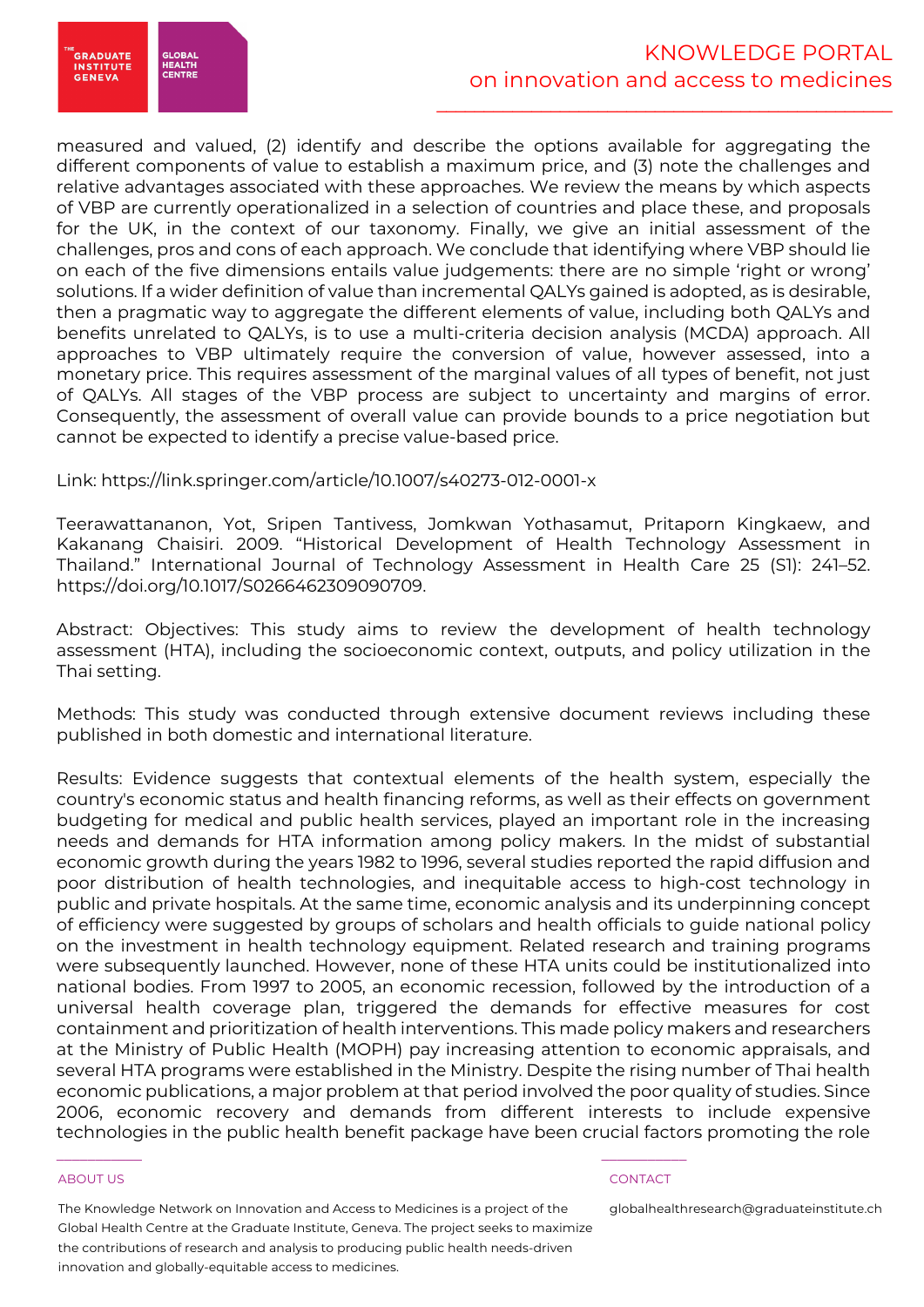

of HTA in national policy decisions. Meanwhile, HTA capacity has been strengthened through the establishment of many health economic and HTA initiatives. An illustration of the work and contributions of the Health Intervention and Technology Assessment Program (HITAP) is provided. In this phase,

HTA policy integration has been enhanced through different mechanisms and organizations.

Conclusion: Over the past two decades a notable progression has been made in relation to the capacity building of HTA research and its policy utility in Thailand. Such development has been shaped by multiple factors. It is anticipated that experience gained among academics, health officials, and civil society organizations will be helpful not only in sustaining the momentum but also in improving formal HTA systems in the future.

Link: https://www.cambridge.org/core/journals/international-journal-of-technologyassessment-in- health-care/article/historical-development-of-health-technology-assessmentin- thailand/7517B39AA261EA8A47EDF9274A119FAE

Towse, Adrian, and Paul Barnsley. 2013. "Approaches to Identifying, Measuring, and Aggregating Elements of Value." International Journal of Technology Assessment in Health Care 29 (4): 360– 64. https://doi.org/10.1017/S0266462313000524.

Abstract: Background: Two general alternative approaches, cost-effectiveness analysis and the therapeutic added value approach, link the pricing and approval of drugs to value. Value as assessed by payers is a function of: benefit less cost, willingness to pay for benefit, and how they handle uncertainty.

Methods: This study uses international examples to explore the elements of value that can be included in the assessment of health technologies, approaches to scoring the elements of value and how they can be combined to make a decision.

Results: A range of value elements, measures, and approaches to aggregation are identified across different HTA systems. We show that seemingly arbitrary differences in measurement and aggregation can lead to significantly different outcomes, and argue that the choice of values, measures, and decision-making processes should be informed by the societal values that underpin a health system.

Conclusions: We identify three areas for further research to improve both health system and industry R&D decision making: (i) whether more consistency could be achieved across health systems on the elements of value that matter; (ii) the relative merits of discrete versus continuous measures of value; and (iii) how structured decision making (to aggregate the elements of value) could or should become.

Link: https://www.ncbi.nlm.nih.gov/pmc/articles/PMC3846379/

World Health Organization (WHO). 2015. "WHO Guideline on Country Pharmaceutical Pricing Policies." http://apps.who.int/medicinedocs/documents/s21016en/s21016en.pdf.

### ABOUT US CONTACT AND A RESERVE AND LODGED AT A RESERVE AND LODGED AT A RESERVE AND LODGED AT A RESERVE AND LODGED AT A RESERVE AND LODGED AT A RESERVE AND LODGED AT A RESERVE AND LODGED AT A RESERVE AND LODGED AT A RESERVE

The Knowledge Network on Innovation and Access to Medicines is a project of the Global Health Centre at the Graduate Institute, Geneva. The project seeks to maximize the contributions of research and analysis to producing public health needs-driven innovation and globally-equitable access to medicines.

\_\_\_\_\_\_\_\_\_\_\_ \_\_\_\_\_\_\_\_\_\_\_